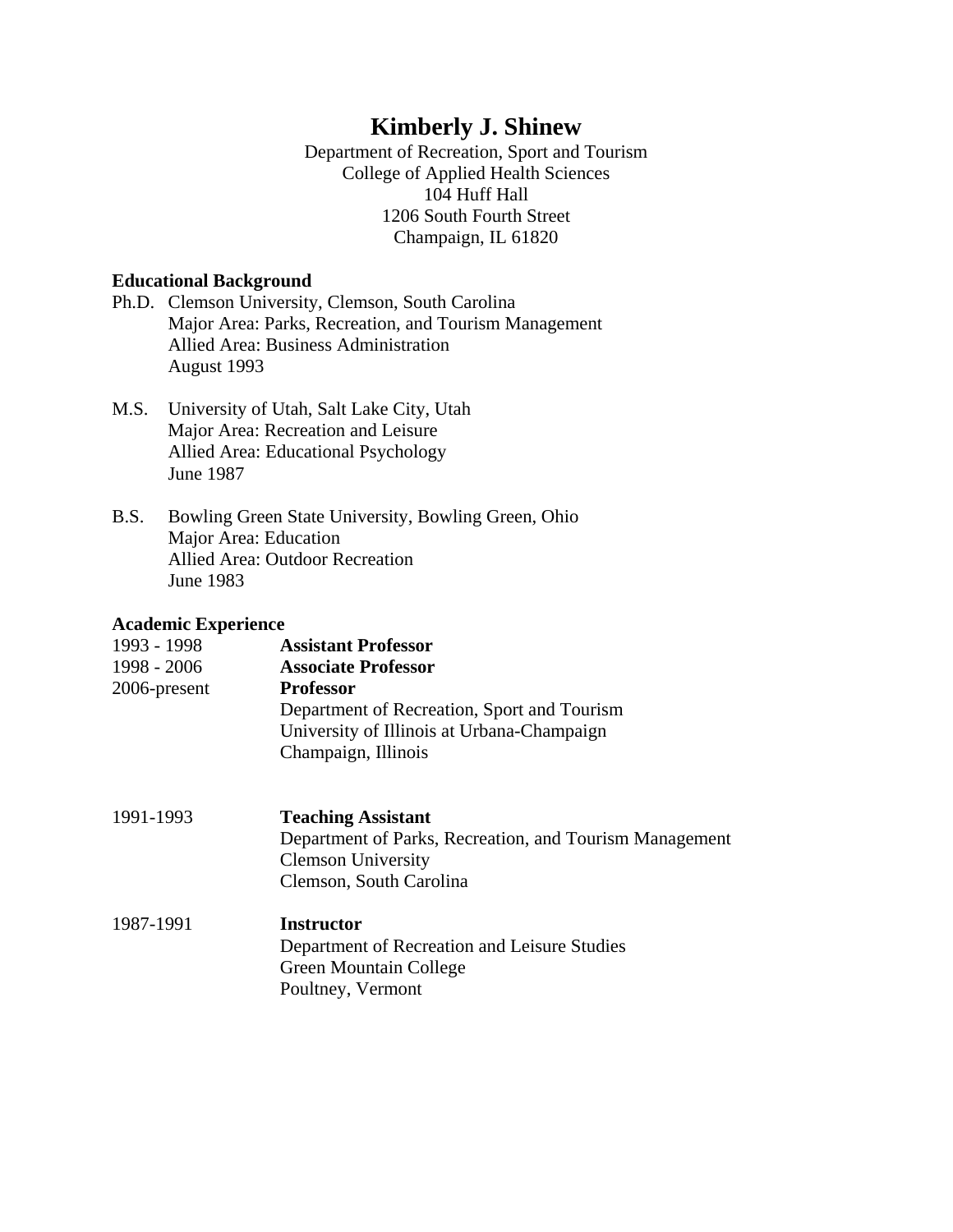#### **Grants and Contracts**

Shinew, K. J., (1993-1994). "The selection and effectiveness of incentive rewards." Society of Incentive Travel Executives (\$11,100)

Shinew, K. J., & Valerius, L. (1995-1996). "Leisure interactions among colleagues." University of Illinois Research Board (\$5,000)

Ramos, C., Shinew, K. J., & Valerius, L., (1995-1996). "Leisure in life profile: Work versus leisure." University of Illinois Research Board (\$1,832)

Shinew, K. J., & Floyd, M. F., (1995-1998). "The relationship of gender, race, and social class to user status at urban parks and forests." USDA Forest Service (\$39,941)

Arnold, M. L., & Shinew, K. J., (1996-1997). "Employment status of women and minorities within the Illinois park district system." Rockford Park District (\$1,300)

Shinew, K. J, Arnold, M. L., & Hibbler, D. K. (1997-1998). "The retention of women and minorities in Illinois park districts." Illinois Association of Park Districts (\$1,000)

Shinew, K. J., Weston, R., & Hibbler, D. K., (1997-1998). "The influence of park district programs on interracial attitudes." Illinois Association of Park Districts (\$5,000)

Shinew, K. J. (1997-1999). "Project outcomes: Making the case for the impact of park and recreation services for at-risk youth." National Recreation and Park Association (\$12,200)

Shinew, K. J. (1998-1999). "The impact of park district programs on at-risk youth." Illinois Association of Park Districts (\$4,200)

Shinew, K. J., Flickinger, T., Comerio, J. (1999-2000). "After school programs and their impact on today's youth." Lumpkin Foundation (\$10,000)

Glover, T. D., & Shinew, K. J. (2001). "The role of race on the social impacts of community gardening in St. Louis: Cultivating community in diverse urban neighborhoods." University of Illinois Research Board (\$19,760)

Shinew, K. J. (2003). "The racial climate at UIUC." Chancellor's Office (\$5,000)

Schneider, I., Shinew, K., & Vogel, M. (2004). "Perceived health benefits of urban proximate and distant recreation lands." USDA Forest Service – Pacific Southwest Research Station (\$46,660)

Stodolska, M., Shinew, K., & Santos, C. (2004-2005). "Increasing intercultural understanding between park managers and African American and Latino(a) users of urban parks." National Recreation and Park Association (\$27,464).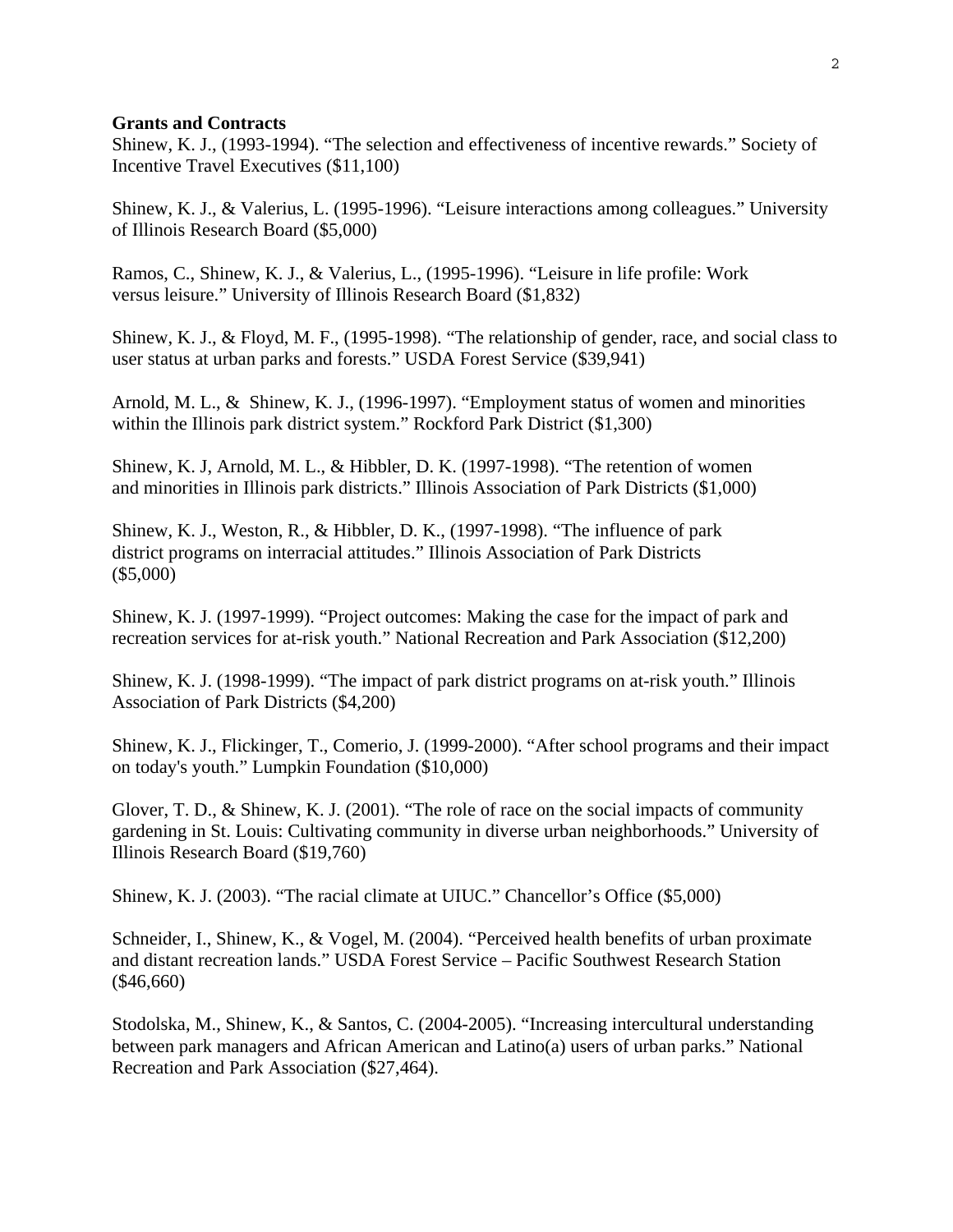Shinew, K., Stodolska, M., Santos, C, Nedovic-Budic, Z. & Zhu, W. (2005-2006). "The effect of sport facilities and trail systems on the use of green spaces for physical activity among Latino(a) Americans." Robert Wood Johnson Foundation - Active Living Research (\$130,565)

Shinew, K., & Stodolska, M. (2005-2008). "Environmental preferences and the use of natural areas for physical activity among racial and ethnic minority residents." USDA Forest Service – North Central Research Station (\$79,015)

Schneider, I., Shinew, K., & Vogel, M. (2005-2008). "Realized health benefits of urban proximate and distant recreation lands." USDA Forest Service – Pacific Southwest Research Station (\$45,000)

Shinew, K., & VanPuymbroeck, M. (2007). "Influence of light exercise on the quality of life for breast cancer survivors." Carle Foundation Hospital (\$16,566)

Son, J., Harvey, I., Shinew, K., & Payne, L. (2007-2008). "The leisure-based self-care practices and health of African Americans and Whites in Centralia, Illinois." UIUC Campus Research Board (\$14,630)

Stodolska, M., & Shinew, K., (2009). "Crime, physical activity and outdoor recreation among Latino adolescents." Robert Wood Johnson Foundation - *Salud America!* (\$73,445)

Berdychevsky, L, Stodolska, M., & Shinew, K. (2014). Girls in gangs: Violence and victimization vs. health and wellbeing. UIUC Campus Research Board (\$15,000)

#### **Articles in Journals**

Shinew, K. J., & Crossley, J. C. (1988). A comparison of employee recreation and fitness program benefits. *Employee Benefits Journal, 13,* 20-23.

Shinew, K., & Weston, R. (1993). A conceptual framework of organizational reward systems: Implications for leisure service managers. *Journal of Park and Recreation Administration, 10*, 1- 14.

Sonmez, S., Shinew, K., Marchese, L, Veldkamp, C., & Burnett, G. (1993). Leisure corrupted: An artist's portrait of leisure in a changing society. *Leisure Studies, 12*, 266-276.

Floyd, M. F., Shinew, K. J., & McGuire, F. A. (1994). Race, class awareness, and leisure activity preferences: Marginality and ethnicity revisited. *Journal of Leisure Research, 26*, 158-173.

McLellan, G. K., Shinew, K. J., & McCoy, J. (1994). Differences in needs for power, affiliation, and achievement between male and female managers. *Journal of Park and Recreation Administration, 12*, 65-78.

Shinew, K. J., & Backman, S. J. (1994). Incentive travel: An attractive option*. Tourism Management, 16*, 285-293.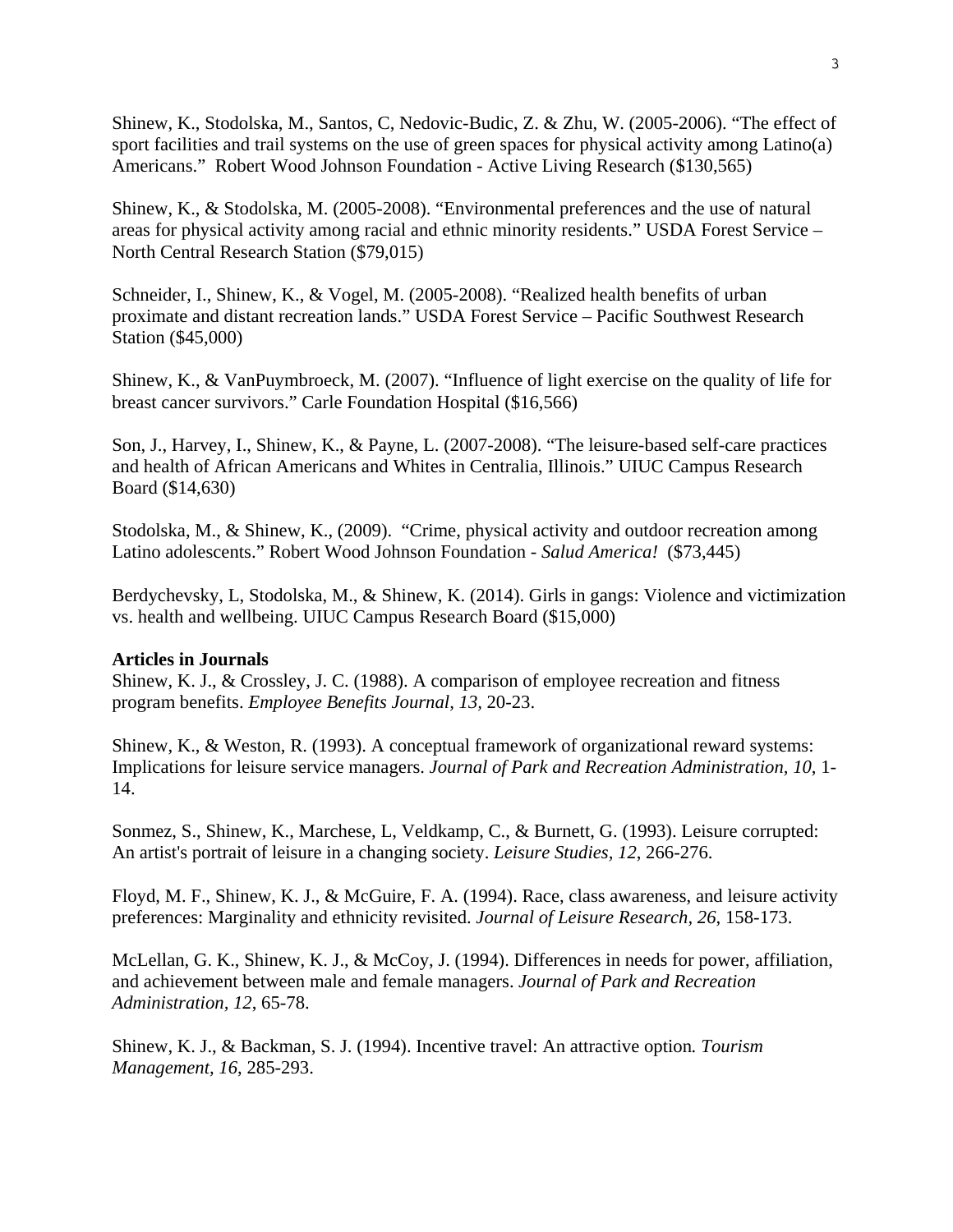Backman, S. J., & Shinew, K. J. (1994). Source loyalty and its impact on the quality of market share. *Journal of Park and Recreation Administration, 12*, 1-18.

Shinew, K. J., Floyd, M. F., & McGuire, F. A. (1995). Gender, race, and subjective class and their effect on leisure preferences*. Leisure Sciences, 17*, 75-89.

Shinew, K. J., Floyd, M. F., & McGuire, F. A. (1996). Class polarization and leisure activity preferences of African Americans: Intragroup comparisons. *Journal of Leisure Research, 28*, 219-232.

Shinew, K. J., Tucker, D. A., & Arnold, M. L. (1996). Free time as a workplace incentive: A comparison between men and women. *Journal of Applied Recreation Research, 21,* 195-212.

Arnold, M., & Shinew, K. (1996). Differing viewpoints between male and female managers. *Management Strategy, 20*, 1-8.

Shinew, K., Norman, K. & Baldwin, C. (1997). Early adolescence and discretionary time: Implications for leisure service organizations. *Journal of Park and Recreation Administration, 15*, 61-83.

Arnold, M. L., & Shinew, K. J. (1997). Career advancement perceptions held by female middle managers compared to male middle managers. *Journal of Park and Recreation Administration, 15*, 40-57.

Arnold, M. L., & Shinew, K. J. (1998). The role of gender, race, and income on park use constraints. *Journal of Park and Recreation Administration, 16,* 39-56.

Shinew, K. J. & Arnold, M. L. (1998). Gender equity in the leisure services field. *Journal of Leisure Research, 30*, 177-194.

Floyd, M. F., & Shinew, K. J. (1999). Convergence and divergence in leisure style among Whites and African Americans: Toward an interracial contact hypothesis. *Journal of Leisure Research, 31*, 359-384.

Norris, P. S., Shinew, K. J., Chick, G., Beck, A. M. (1999). Retirement, life satisfaction, and leisure services: The pet connection. *Journal of Park and Recreation Administration, 17,* 65-83.

Shinew, K. J., Anderson, D. M., & Arnold, M. L. (2000). Perceptions of discrimination and inequity among professionals working in public recreation agencies: An extension of an earlier study. *Journal of Park and Recreation Administration, 18,* 73-91.

Shinew, K. J., Hibbler, D. K., & Anderson, D. M. (2000). The Academic Cultural Enrichment Mentorship Program: An innovative approach to serving African American youth*. Journal of Park and Recreation Administration, 18,* 103-121.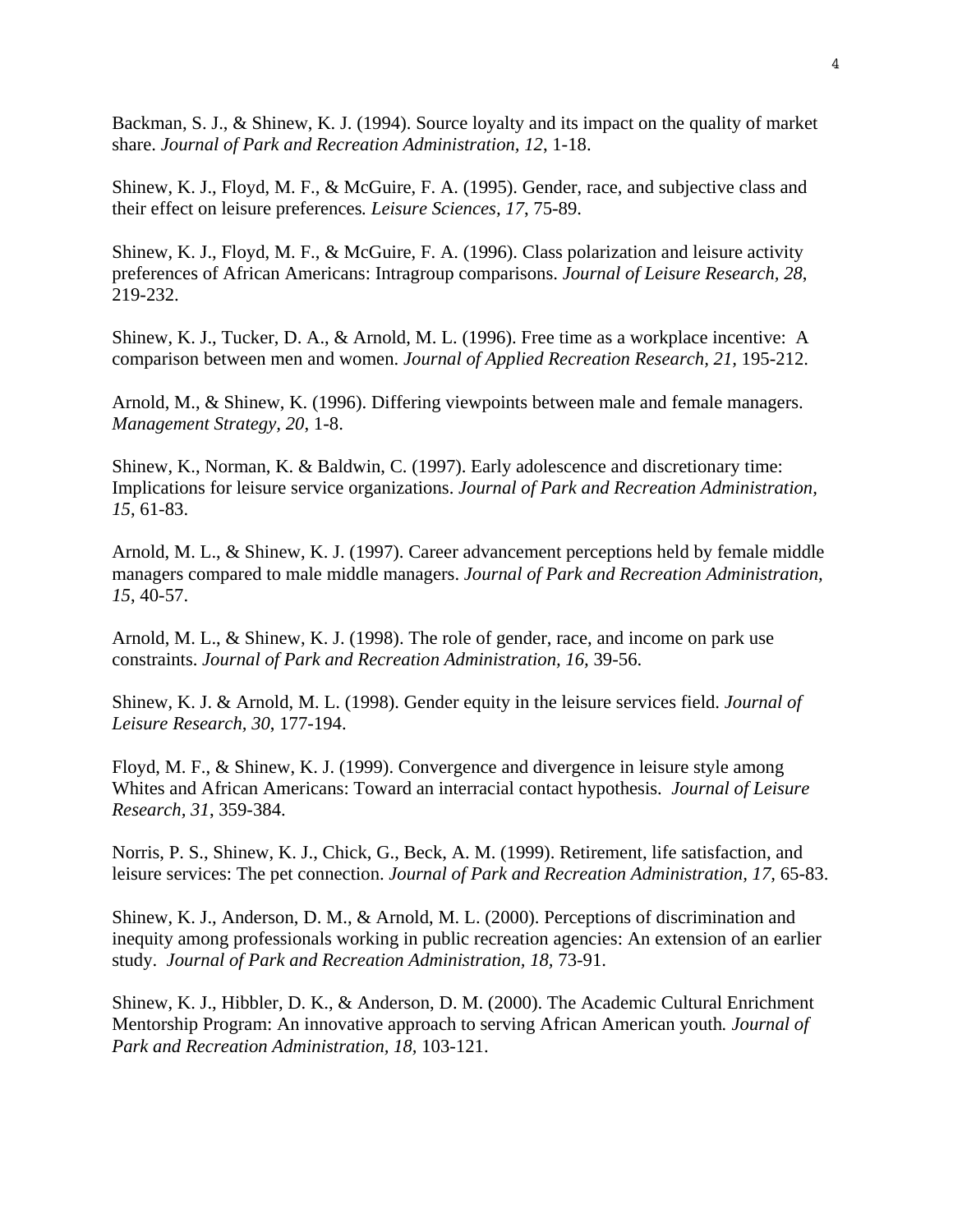Anderson, D. M. & Shinew, K. J. (2001). A national examination of gender equity in public parks and recreation. *Journal of Leisure Research. 33,* 470-491.

Shinew, K. J. & Hibbler, D. K. (2002). African Americans' perceptions of workplace equity: A starting point. *Journal of Park and Recreation Administration, 20,* 42-60*.* 

Lee, I., Floyd, M. F., & Shinew, K. J. (2002). The relationship between information use and park awareness: A study of diverse urban park users. *Journal of Park and Recreation Administration, 20,* 22-41*.* 

Hibbler, D. K., & Shinew, K. J. (2002). Interracial couples experience of leisure: A social construction of a racialized other. *Journal of Leisure Research, 34*, 135-156.

Anderson, D. M., & Shinew, K. J. (2003). Gender equity in the context of organizational justice: A closer look at a reoccurring issue in the field. *Journal of Leisure Research, 35*, 228-247.

Parry, D. C., & Shinew, K. J. (2004). The constraining impact of infertility on women's leisure lifestyles. *Leisure Sciences, 26*, 295-308.

Shinew, K. J., Glover, T.D., & Parry, D. C. (2004). Leisure spaces as potential sites for interracial interaction: Community gardens in urban areas. *Journal of Leisure Research, 36, 336- 355.* 

Shinew, K. J., Floyd, M. F., & Parry, D. C. (2004). Understanding the relationship between race and leisure activities and constraints: Exploring an alternative framework. *Leisure Sciences, 26, 181-199.*

Glover, T. D., Parry, D. C., & Shinew, K. J. (2005). Building relationships, accessing resources: Mobilizing social capital in community garden contexts. *Journal of Leisure Research, 37,* 450- 474.

Shinew, K. J., & Parry, D. C. (2005). Addressing a gap in the leisure literature: Examining college students' participation in two popular leisure pursuits, drinking and illegal drug use. *Journal of Leisure Research, 37,* 364-386.

Glover, T. D., Shinew, K. J., & Parry, D. C. (2005). Association, sociability, and civic culture: The democratic effect of community gardening. *Leisure Sciences*, *27,* 75-92.

Parry, D. C., Glover, T. D., & Shinew, K. J. (2005). Mary, Mary quite contrary, how does your garden grow: Examining gender roles and relations in community gardens. *Leisure Studies, 24,*  177-192

Anderson, D. M., Bedini, L. A., & Shinew, K. J. (2005/2006). Perceptions of organizational justice held by CTRS professionals: An examination of gender equity in a female-dominated profession. *Annual in Therapeutic Recreation, 14*, 70-84.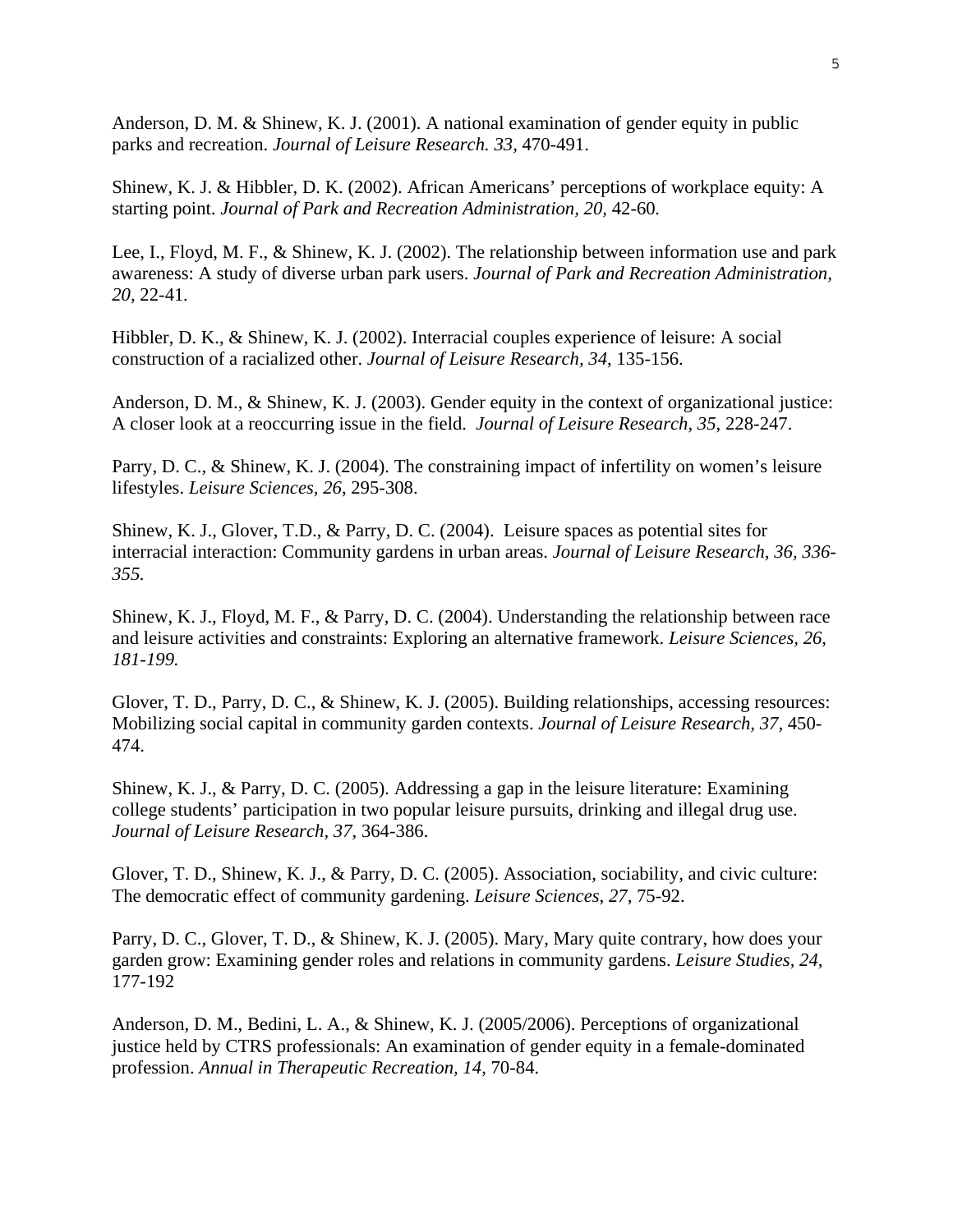Shinew, K., Stodolska, M., Floyd, M., Allison, M., Johnson, C., Hibbler, D., & Santos, C. (2006). Race and ethnicity in leisure research Where have we been and where do we need to go? *Leisure Sciences, 28,* 1-6.

Warkins, J., & Shinew, K. (2006). The socialization process for women with disabilities: The impact of agents on the introduction to an elite sport. *Journal of Leisure Research, 38*, 421-444*.* 

Shinew, K. J., Mowatt, R., & Glover, T. (2007). An African American community recreation center: An examination of participants' and volunteers' perceptions of racism and racial identity. *Journal of Park and Recreation Administration, 25,* 84-106.

Ross, S. R., & Shinew, K. J. (2008). Perspectives of women college athletes on sport and gender. *Sex Roles, 58*(1-2), 40-57.

Cronan, M. K., Shinew, K. J., & Stodolska, M. (2008). Trail use among Latinos: Recognizing diverse uses among a specific population. *Journal of Park and Recreation Administration, 26,* 62-86.

Cronan, M., Shinew, K. J., Schneider, I., Stanis, S., & Chavez, D. (2008). Physical activity patterns among Latinos in different types of public parks. *Journal of Physical Activity & Health, 5,* 1-16.

Skowron, M., Stodolska, M., & Shinew, K. (2008). Determinants of leisure time physical activity participation among Latina Females. *Leisure Sciences, 30,* 429-447.

Wilhelm Stanis, S., Schneider, I., Chavez, D., & Shinew, K. (2009). Visitor constraints to physical activity in park and recreation areas: Differences by race and ethnicity. *Journal of Park and Recreation Administration, 27,* 78-95*.* 

Wilhelm Stanis, S., Schneider, I., Shinew, K., Chavez, D., & Vogel, M. (2009). Physical activity on public lands: Differences in important site attributes and perceived constraints between urbanproximate and urban-distant site visitors. *Journal of Park and Recreation Administration 27,* 73-91*.* 

Stodolska, M., Acevedo, J. C., & Shinew, K. J. (2009). Gangs of Chicago: Perceptions of crime and its effect on recreation behavior of Latino residents of urban communities. *Leisure Sciences, 31,* 466-482

Stodolska, M., & Shinew, K. (2009). *La Calidad de Vida dentro de La Villita:* An investigation of factors affecting quality of life of Latino Residents of an urban immigrant gateway community*. Journal of Immigrant and Refugee Studies, 7,* 267-289*.* 

Stodolska, M, Shinew, K., & Li, M. (2010). Recreation participation patterns and physical activity among Latino visitors to three urban outdoor recreation environments. *Journal of Park and Recreation Administration, 28,* 36-56.

Stodolska, M., & Shinew, K. J., (2010). Environmental constraints on physical activity among Latino Americans. *Qualitative Research in Sport and Exercise, 2,* 313-335.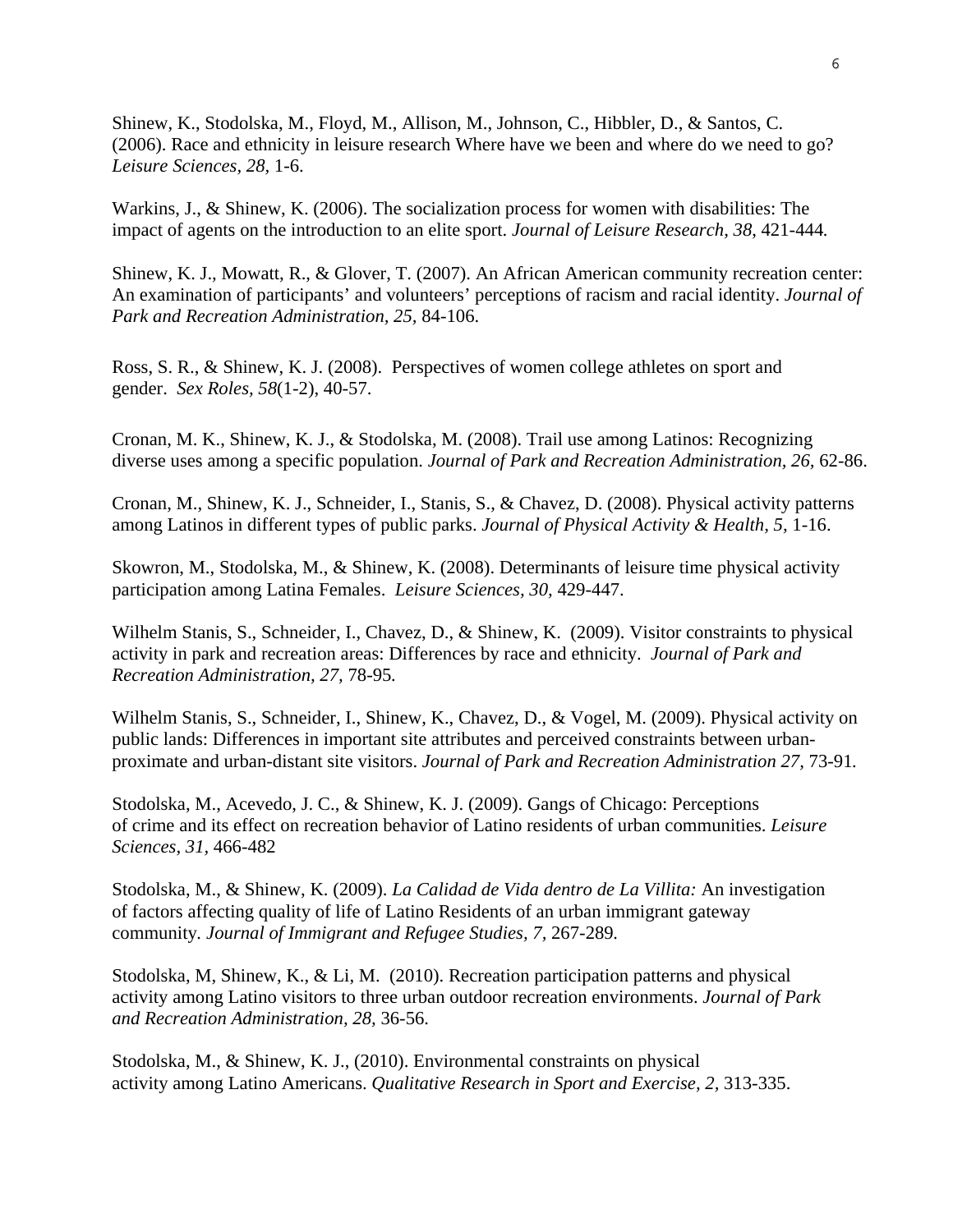Sharaievska, I., Stodolska, M., Shinew, K., & Kim, J., (2010). Discrimination in leisure settings in Latino urban communities. *Leisure/Loisir, 34,* 295-326.

Stodolska, M., Shinew, K., Acevedo, & Izenstark. (2011). Parks as heavens and contested terrains: Benefits and pitfalls of parks in Latino communities. *Leisure Sciences, 33*, 103-126.

Van Puymbroeck, M., Schmid, A., Hsieh, P., & Shinew, K. (2011). Influence of Hatha yoga on physical fitness, physical activity constraints, and body image of breast cancer survivors: A pilot study*. International Journal of Yoga Therapy, 21,* 49-60.

Son, J. S., Shinew, K. J., & Harvey, S. (2011). Community leaders' readiness for a leisure-based health promotion program: Findings from an underserved racially diverse town. *Journal of Park and Recreation Administration, 29,* 90-106.

Burk, B.N., Shinew, K.J., & Stodolska, M. (2011). Leisure time physical activity participation among Latino visitors to outdoor recreation areas. *Leisure/Loisir, 35*, 325-338*.*

Roman, C. G., Stodolska, M., Yahner, J., & Shinew, K. (2013). Pathways to physical activity and delinquency among disadvantaged Latino girls and boys*. Annals of Behavioral Medicine, 45,* 151-161*.* 

Stodolska, M., Shinew, K., Acevedo, J., Roman, C. (2013). "I was born in the hood": Fear of crime, outdoor recreation and physical activity among Mexican-American urban adolescents*. Leisure Sciences, 35*, 1-15.

VanPuymbroeck, M., Burke, B., Shinew, K., & Cronan, M. (2013). Yoga, breast cancer survivorship and health. *American Journal of Health Promotion*.

Burk, B.N., & Shinew, K.J. (2013). Factors that impact African American girls' participation in health-promoting leisure activities. *Journal of Parks and Recreation Administration, 31* (1), 1- 14.

Shinew, K., Stodolska, M., Roman, C., & Yahner, J. (2013). Crime, physical activity and outdoor recreation among Latino adolescents in Chicago. *Preventive Medicine, 57,* 541-544.

Cook, L., & Shinew, K. (2014). Leisure, Work, and Disability Coping: "I mean, you always need that 'in' group" *Leisure Sciences*.

Kono, S., & Shinew, K. (under review). The relationship between leisure experiences and natural disaster: A case study of the Great East Japan Earthquake and tsunami. *Leisure Sciences*.

#### **Papers, Reports or Conference Proceedings**

Shinew, K. J., (1994). The selection and effectiveness of incentive rewards. Report submitted to the Society of Incentive Travel Executives.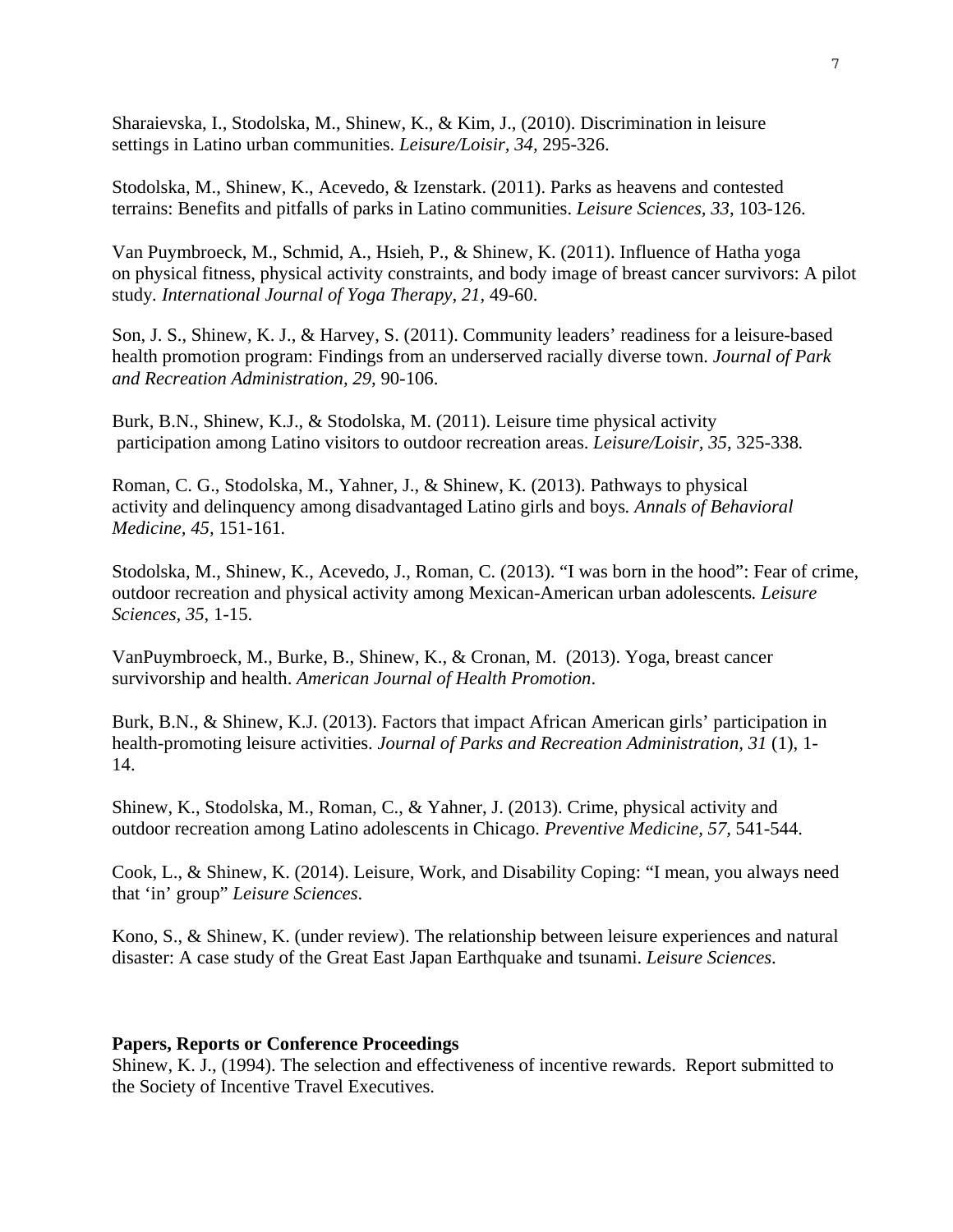Shinew, K. J., & Backman, S. J. (1994). The attractiveness and effectiveness of incentive travel rewards. Paper presented at Research Symposium at the Travel and Tourism Research Association Annual Conference, Bal Harbour, Florida, and published in proceedings.

Shinew, K. J., & Floyd, M. F. (1995). Leisure difference among women according to race and social class. Paper presented at the Women and Leisure: Toward a New Understanding Conference, Athens, Georgia, and published in proceedings.

Shinew, K. J., & Valerius, L. (1996). Social activity patterns with family, friends, and workmates. Paper presented at the Canadian Congress on Leisure Research, Ottawa, Ontario, Canada and published in proceedings.

Arnold, M., & Shinew, K. (1997). Employment status of women and minorities within the Illinois park district system. Report submitted to the Illinois Association of Park Districts.

Shinew, K. J., & Floyd, M. F. (1998). The relationship of gender, race, and social class to user status at urban parks and forest. Report submitted to the USDA Forest Service – North Central Research Station.

Shinew, K., J., Arnold, M. L., & Hibbler, D. K. (1998). The retention of women and minorities in Illinois park districts. Report submitted to the Illinois Association of Park Districts.

Shinew, K. J., Weston, R., & Hibbler, D. (1998). The influence of park district programs on interracial attitudes. Report submitted to the Illinois Association of Park Districts.

Shinew, K. J., (1999). Project outcomes: Making the case for the impact of park and recreation services for at-risk youth. Report submitted to the National Recreation and Park Association.

Shinew, K. J (1999). The impact of park district programs on at-risk youth. Report submitted to the Illinois Association of Park Districts.

Shinew, K. (2000). After school programs and their impact on today's youth. Report submitted to the Lumpkin Foundation.

Glover, T. D., Shinew, K. J., & Parry, D. C. (2002). Race and its relationship to the benefits of community gardening in St. Louis. Paper presented at the Canadian Congress on Leisure Research, Alberta, Canada and published in proceedings.

Shinew, K. J., Glover, T. D., & Parry, D. C. (2003). Racial perceptions of the benefits derived from community gardening. Paper presented at the Urban Extension Conference. Chicago, Illinois and published in proceedings.

Shinew, K. J., Belhassen, Y., Buzinde, C., Li, Z., Mulvaney, M. Reible, H. (2005). What we aren't studying in leisure: A look "outside" the field. Paper presented at the Canadian Congress on Leisure Research, Nanaimo, British Columbia and published in proceedings.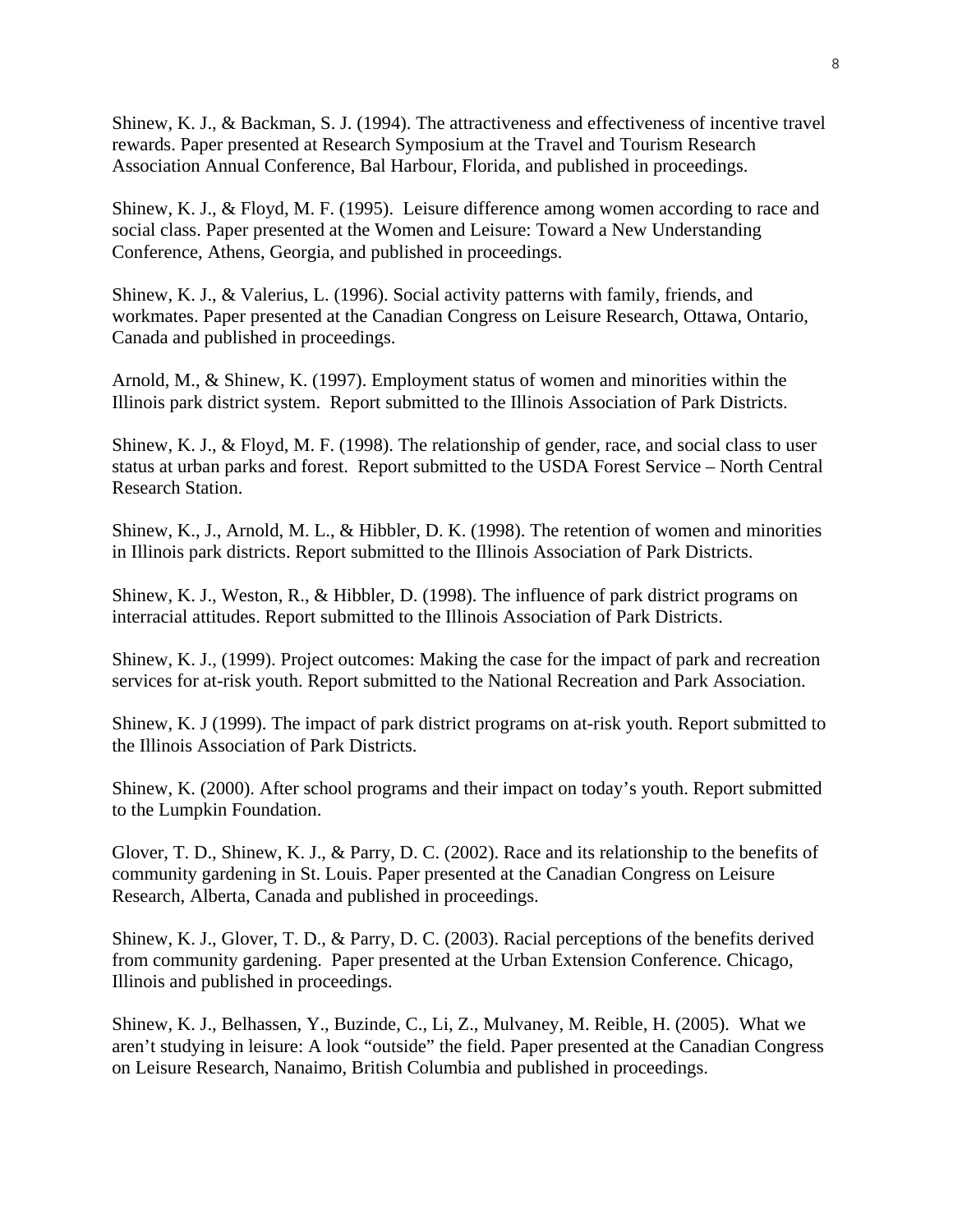Glover, T. D., Parry, D. C., & Shinew, K. J. (2005). Mobilizing social capital in community garden contexts. Paper presented at the Canadian Congress on Leisure Research, Nanaimo, British Columbia and published in proceedings.

Li, M. Z., Stodolska, M., Shinew, K. & Santos C. (2005) Report prepared for the National Recreation and Park Association and Kraft Foundation titled: Increasing Intercultural Understanding between Park Managers and African American and Latino Users of Urban Parks: User Surveys (54 pages)

Li, M. Z., Stodolska, M., Shinew, K., Santos, C., Acevedo, J., Skowron, M., Nedovic-Budic, Z., & Zhu, W. (2005, November). Report prepared for the Robert Wood Johnson Foundation (Active Living Research Program) titled: The Effect of Sport Facilities and Trail Systems on the Use of Green Space for Physical Activity among Latino(a) Americans (107 pages)

Shinew, K. J., & Stodolska, M. (2006). Increasing intercultural understanding between park managers and African American and Latino users of urban parks. Paper presented at the IPRA/IPDA conference in Chicago, Illinois.

Stodolska, M., & Shinew, K. (2006). Sports facilities and trail systems: The effect on Latin Americans. Paper presented at the IPRA/IPDA conference in Chicago, Illinois.

Stodolska, M., Shinew, K. J., Santos, C. A., Nedovic-Budic, Z., & Zhu, W. (2006). The effect of sport facilities and trail systems on the use of green spaces for physical activity among Latino[a] Americans. Paper presented at the Active Living Research 2006 Annual Conference, Coronado, California, and published in proceedings.

Shinew, K., Stodolska, M., Cronan, M., & Santos, C. (2006). Report prepared for the National Recreation and Park Association and Kraft Foundation titled: Increasing Intercultural Understanding between Park Managers and African American and Latino Users of Urban Parks: Staff Surveys (25 pages)

Anderson, T. K., Stodolska, M., Shinew, K., & Gobster, P. (2006).Report prepared for the USDA Forest Service-North Central Research Station titled: Environmental Preferences and the Use of Natural Areas for Physical Activity among Hispanic Resident (114 pages)

Shinew, K., & Stodolska, M. (2006, October). The effect of the environment on the use of green spaces for physical activity among Latino Americans. Paper presented at the National Recreation and Park Association Annual Congress, Seattle, Washington.

Cronan, M., & Shinew, K. (2007). Report prepared for the USDA Forest Service-Pacific Southwest Research Station titled: Perceived and Realized Health Benefits of Urban Proximate and Distant Recreation Lands (38 Pages)

Stodolska, M., Shinew, K., & Anderson, T. (2007, April). The effect of acculturation and residential location on environmental attitudes and behaviors among Latino residents of two urban communities. Paper presented at the American's Association of Geographers. San Francisco,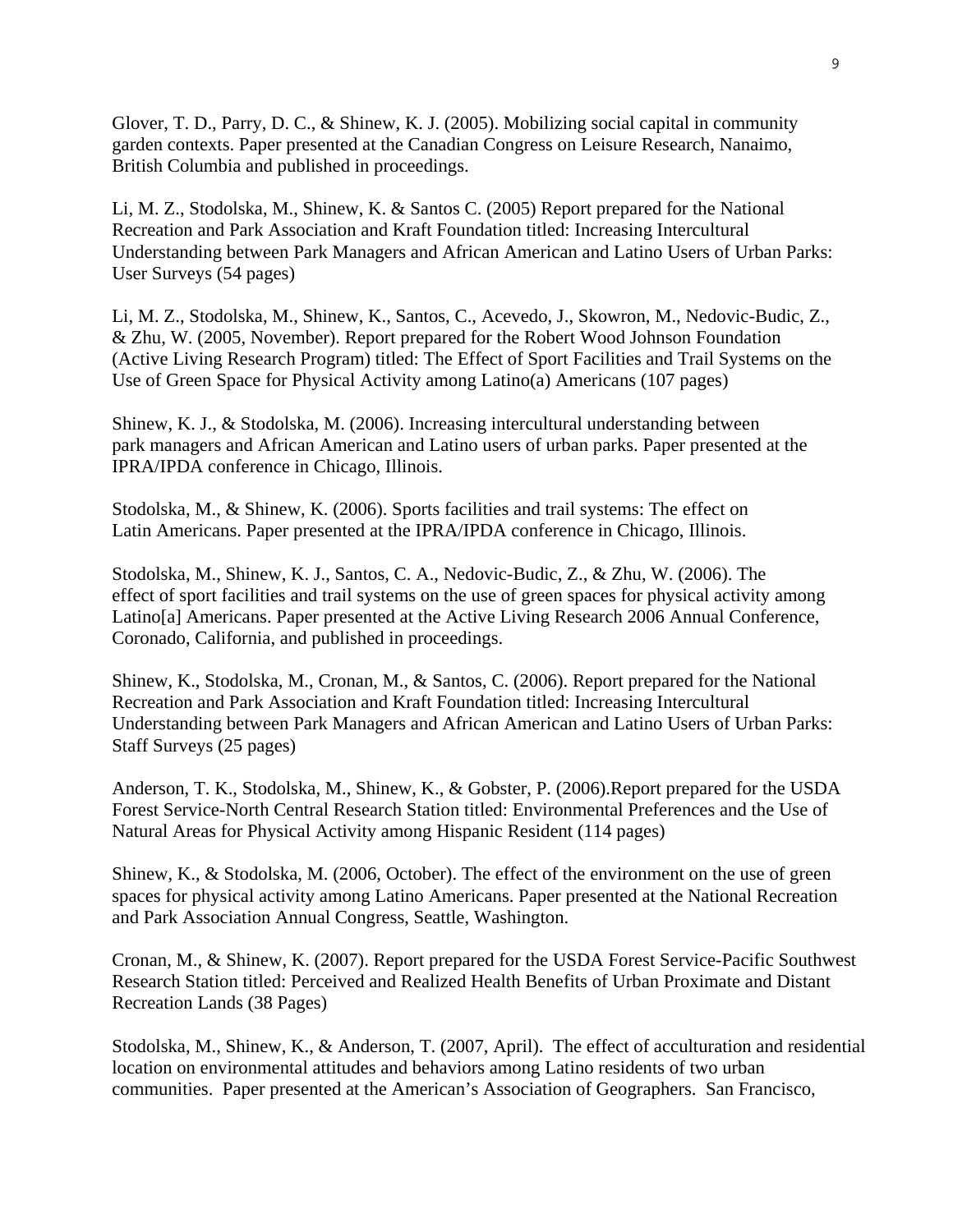California, and published in proceedings.

Shinew, K., & Stodolska, M. (2007, April). Research findings: Active leisure among racial and ethnic user groups. Paper presented at the National Recreation and Park National Health and Livability Summit, Atlanta, Georgia, and published in proceedings.

Stodolska, K., & Shinew, K. (2007, April). Active leisure among racial and ethnic minorities in the U.S. Paper presented at the National Recreation and Park National Health and Livability Summit, Atlanta, Georgia, and published in proceedings.

Wilhelm Stanis, S., Schneider, I.E., Chavez, D., & Shinew, K., Knap, N., Vogel, M., & Olson, D. (2007). Ethnicity and physical activity on public lands: Description, differences & ideas for collaboration. Poster presented at the Minnesota Parks & Recreation Association Natural Resource Branch Meeting. Montrose, MN.

Stodolska, M., Shinew, K. J., Acevedo, J. C., & Gobster, P. H. (April, 2008). In-depth examination of constraints on the use of urban parks for physical activity in Latino neighborhoods. Active Living Research Conference, Washington, D.C.

Shinew, K. J., Stodolska, M., Acevedo, J. C., & Gobster, P. H. (April, 2008). The use of urban natural areas in Latino neighborhoods as spaces for physical activity. Active Living Research Conference, Washington, D.C.

Stodolska, M., Shinew, K. J., & Acevedo. J. C. (April, 2008). Factors affecting the quality of life of Latino residents of urban immigrant gateway communities. Association of American Geographers Conference in Boston, Massachusetts.

Stodolska, M., Anderson, T. K., Shinew, K. J., & Acevedo, J. C. (May, 2008). Differences in perceived access to and utilization of natural environments for recreation among Latino residents of two urban communities. CCLR 12 - Canadian Congress on Leisure Research, Montreal, Quebec, Canada.

Stanis, S. W., Schneider, I., Chavez, D., & Shinew, K. (2008, June). Constraints to physical activity: Differences among race and ethnic groups visiting public lands. Paper presented at the 14<sup>th</sup> International Symposium on Society and Resource Management, Burlington, Vermont, and published in proceedings.

Wilhelm Stanis, S.A., Schneider, I.E., Shinew, K.J., Chavez, D.J., & Vogel, M.C. (2008) Physical activity among Hispanic/Latino and non-Hispanic Latino visitors on urban-proximate public lands. USDA Forest Service PSW General Technical Report.

Shinew, K., Cronan, M. K., Skowron, M. & VanPuymbroeck, M. (2008).The Influence of Light exercise on the quality of life for breast cancer survivors. Report prepared for the Carle Foundation Hospital (38 pages).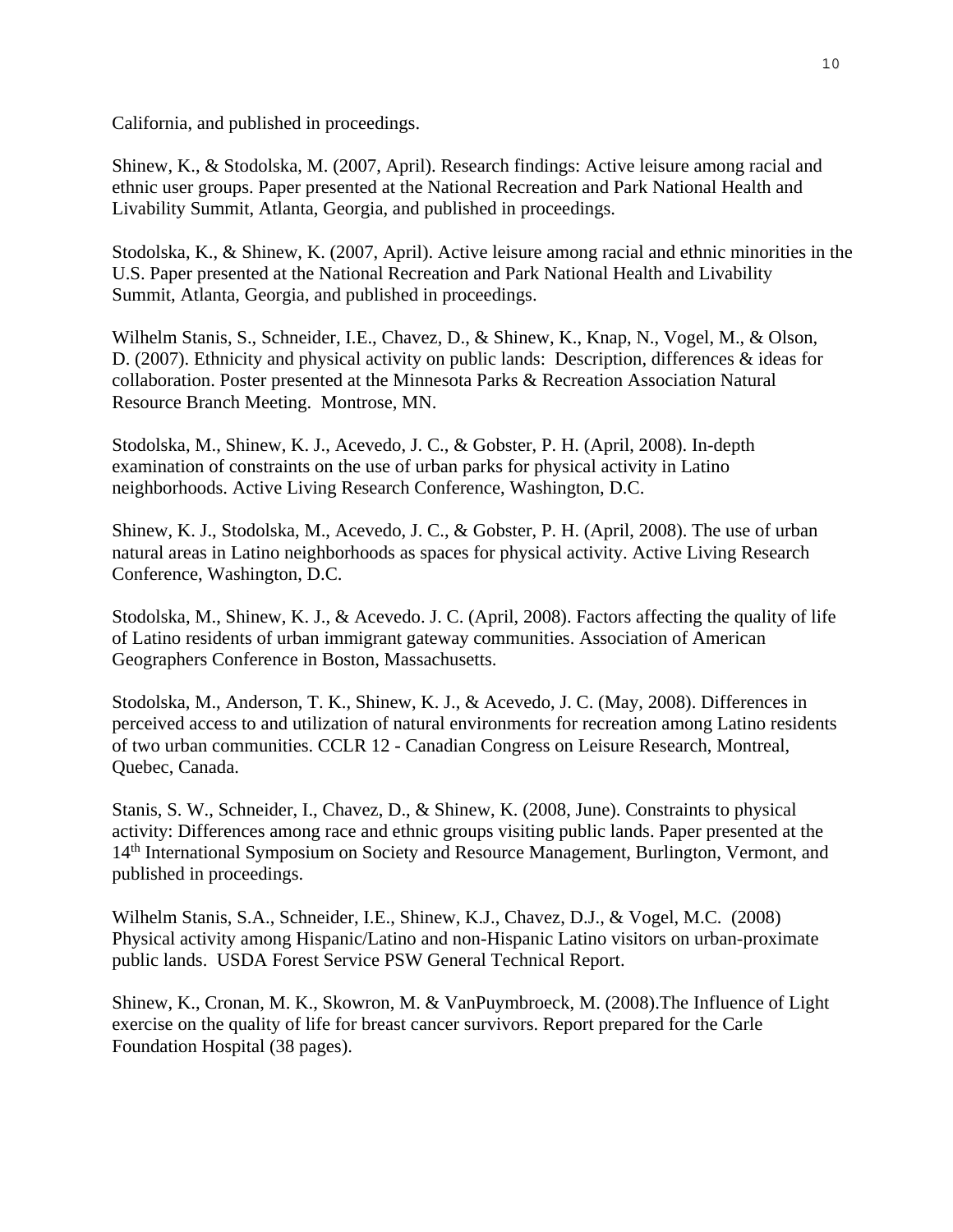Wilhelm-Stanis, S., Schneider, I., Shinew, K. & Chavez, D. (2009)."Physical activity among Hispanic/Latino and Non-Hispanic/Latino White Visitors on Urban-Proximate Public Lands" Report prepared for the USDA Forest Service; Pacific Southwest Research Station.

Sharaievska, I., Stodolska, M., & Shinew, K.J. (2009). "Recreational Experiences of Latinos in Urban Natural Environments: Preferences, Benefits, and Constraints"*.* Report prepared for the USDA Forest Service; Northern Research Station.

Stodolska, M., Shinew, K. J., Acevedo, J.C., & Roman, C. (2009). Crime, physical activity and outdoor recreation among Latino adolescents. Presentation delivered and poster presented at the Salud America Scientific Summit, San Antonio, TX.

Stodolska, M., & Shinew, K.J. (2010). Parks as heavens and contested terrains: Benefits and pitfalls of green spaces in minority communities. *Healthy Parks Healthy People Conference,* Melbourne, Australia*.* 

Shinew, K., Davitt, B., & Stodolska, M. (2010). The health of girls in our country: Issues, explanations and strategies. *Girls in the Game Conference*, Chicago, Illinois.

Stodolska, M., Roman, C., Shinew, K. J., Yahner, J., Acevedo, J.C. (2012). The effects of crime and victimization on physical activity and outdoor recreation among disadvantaged Latino youth. *Poster presented at the Active Living Research Conference.* San Diego, California.

Stodolska, M., Shinew, K. J., Acevedo, J.C., Roman, C., & Yahner, J. (2011, September). Are kids in fear aren't getting into gear?: Results from a two-year study. *Presentation delivered at the Salud America Scientific Summit,* San Antonio, Texas.

Stodolska, M., Shinew, K.J., & Acevedo, J.C. (2011, April). Fear of crime and leisure experiences of adolescent Latino residents of urban communities. *Paper presented at the Association of American Geographers Conference,* Seattle, Washington.

McDonald, C., Shinew, K. & Wallace, M. (2012, May). Impact of fees and training on attendance in selected park district programs. Report prepared for the Chicago Park District (42 pages).

Roberson, S., Shinew, K., Gomez, A., Fernandez, M., Jackson, L., Scott, D., Floyd, M. Invited Panel: Engaging new ethnic groups while maintaining historical community identity. Invited panel discussion presented at the 2013 NRPA Leisure Research Symposium, Houston, TX

# **Abstracts**

Shinew, K. J., & Crossley, J. C. (1988, October). "The benefits of employee fitness and recreation programs." In Abstracts of the 1988 Leisure Research Symposium. National Recreation and Park Congress, Indianapolis, Indiana.

Marchese, L., Sonmez, S., Shinew, K., Veldkamp, C., & Burnett, G. (1992, October). "Leisure corrupted: An artist's portrait of leisure in a changing society." In Abstracts of the 1992 Leisure Research Symposium. National Recreation and Park Congress, Cincinnati, Ohio.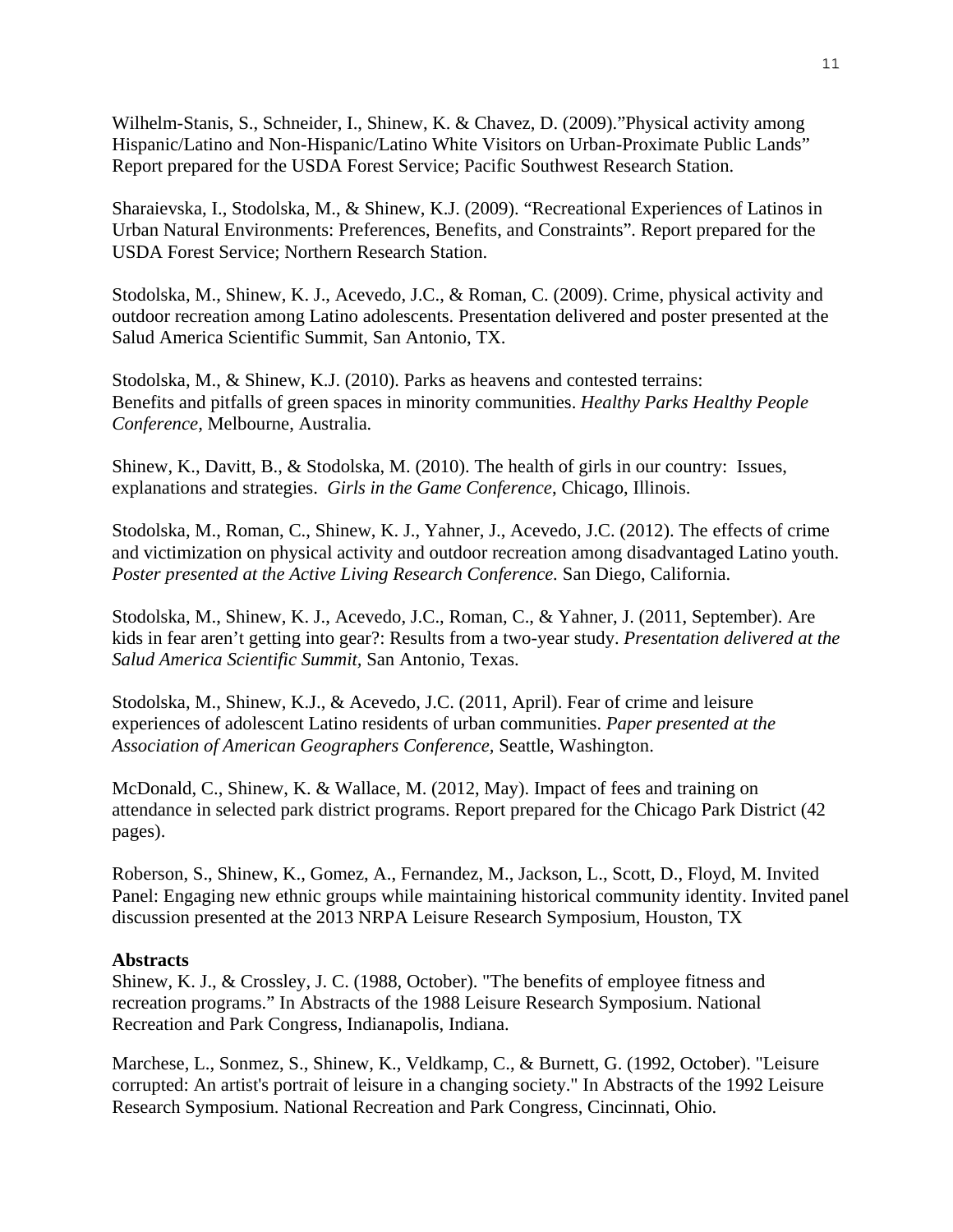Shinew, K. J., & Backman, S. J. (1993, October). "Source loyalty and quality of market share." In Abstracts of the 1993 Leisure Research Symposium. National Recreation and Park Congress, San Jose, California.

Shinew, K. J., & Backman, S. J. (1994, October). "Comparing incentive travel to other incentive options." In Abstracts of the 1994 Leisure Research Symposium. National Recreation and Park Congress, Minneapolis, Minnesota.

Weston, R., Shinew, K., & McGuire, F. (1995, October). "The relationship between selected social/psychological input variables and success in a wilderness program for at-risk youth." In Abstracts of the 1995 Leisure Research Symposium. National Recreation and Park Congress, San Antonio, Texas.

Tucker, D. A., & Shinew, K. J. (1995, October). "Gender differences in the participation rates of marginal leisure pursuits." In Abstracts of the 1995 Leisure Research Symposium. National Recreation and Park Congress, San Antonio, Texas.

Hendricks, W. W., Ramos, C. I., & Shinew, K. J. (1995, October). "The power of Therapeutic Recreation Journal's experimental research 1985-1995." In Abstracts of the 1995 Leisure Research Symposium. National Recreation and Park Congress, San Antonio, Texas.

Shinew, K., & Valerius, L. (1996, October). "Leisure interactions with family and friends." In Abstracts of the 1996 Leisure Research Symposium. National Recreation and Park Congress, Kansas City, Missouri.

Arnold, M. L., & Shinew, K. J. (1996, October). "Perceptions of a glass ceiling in the recreation and parks profession: A comparison between females and males." In Abstracts of the 1996 Leisure Research Symposium. National Recreation and Park Congress, Kansas City, Missouri.

Blaukamp, J., & Shinew, K. (1996, October). "The affect of leisure education on leisure attitudes." In Abstracts of the 1996 Leisure Research Symposium. National Recreation and Park Congress, Kansas City, Missouri.

Tucker, D. A., & Shinew, K. J. (1996, October). "Broadening the definition of mass leisure to include marginal leisure pursuits." In Abstracts of the 1996 Leisure Research Symposium. National Recreation and Park Congress, Kansas City, Missouri.

Valerius, L., Shinew, K., & Wait, J. (1996, October). "Socialization among subordinates and supervisors and the effect on job satisfaction." In Abstracts of the 1996 Leisure Research Symposium. National Recreation and Park Congress, Kansas City, Missouri.

Outley, C., Floyd, M., & Shinew, K. (1997, October). "Effect of regionality, socioeconomic status, and race on selected leisure activity preferences among African Americans: Preliminary findings." In Abstracts of the 1997 Leisure Research Symposium. National Recreation and Park Congress, Salt Lake City, Utah.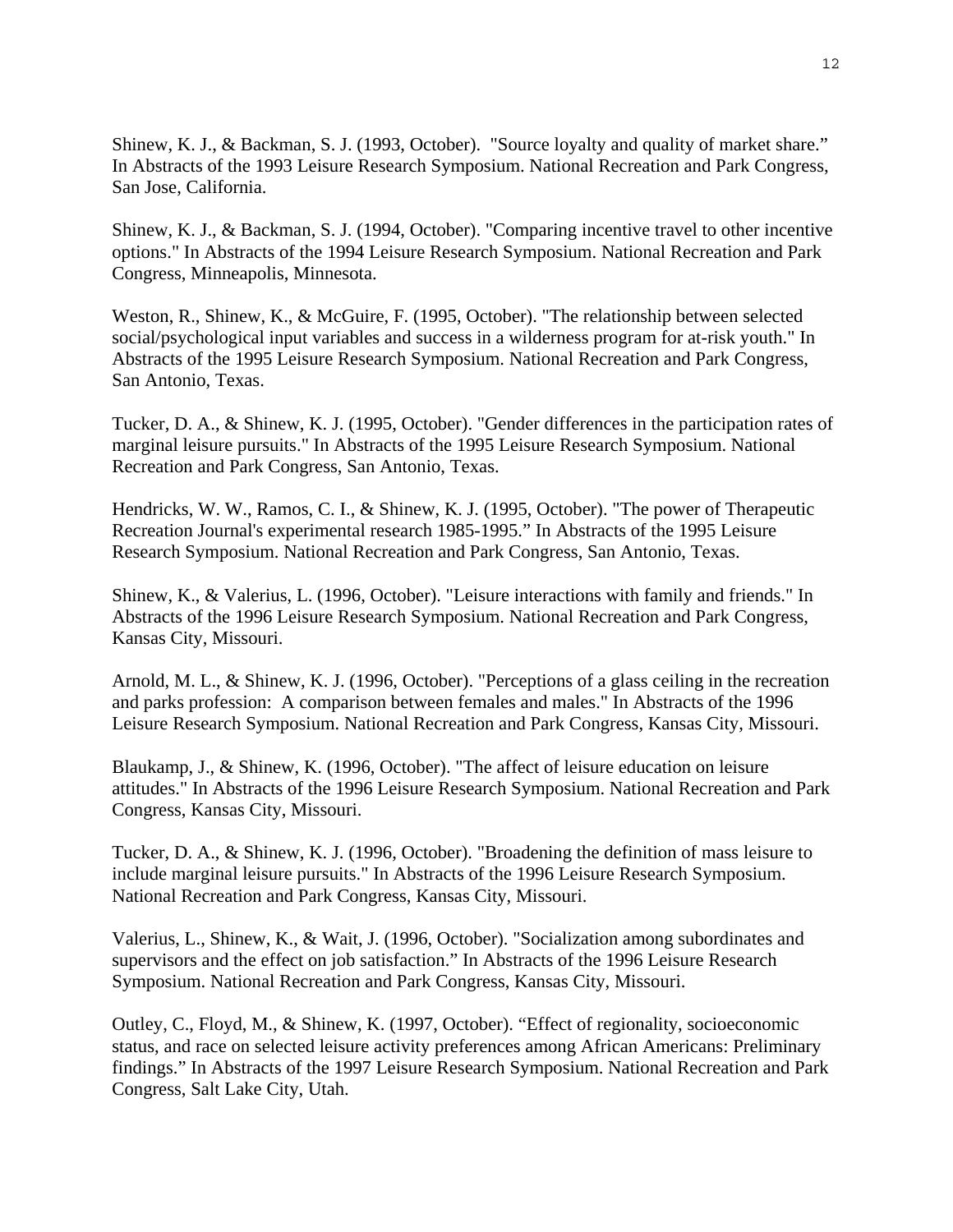Shinew, K. J., & Arnold, M. L. (1997, October). "The relationship of gender, race, and income to leisure constraints." In Abstracts of the 1997 Leisure Research Symposium. National Recreation and Park Congress, Salt Lake City, Utah.

Hibbler, D. K., & Shinew, K. J. (1997, October). "Attitudes and representation of African Americans in middle management in public parks and recreation." In Abstracts of the 1997 Leisure Research Symposium. National Recreation and Park Congress, Salt Lake City, Utah.

Shinew, K. J., & Arnold, M. L. (1998, September). "Professional development issues of women managers in public recreation." In Abstracts of the 1998 Leisure Research Symposium. National Recreation and Park Congress, Miami, Florida.

Arnold, M .L., & Shinew, K. J. (1998, September). "Leisure preferences and constraints among urban park users." In Abstracts of the 1998 Leisure Research Symposium. National Recreation and Park Congress, Miami, Florida.

Anderson, P. S., & Shinew, K. J. (1998, September). "A comparison of management and volunteer perceptions of motivations for volunteering with recreation agencies." In Abstracts of the 1998 Leisure Research Symposium. National Recreation and Park Congress, Miami, Florida.

Baldwin, C. K., & Shinew, K. J. (1998, September). "Self-as-entertainment and adolescents' freely chosen activities: A comparison of high and low self-as-entertainers." In Abstracts of the 1998 Leisure Research Symposium. National Recreation and Park Congress, Miami, Florida.

Floyd, M. F., & Shinew, K. J. (1999, October). "The association of interracial contact and leisure preferences." In *Abstracts from the 1999 NRPA Leisure Research Symposium*, and paper presented at National Recreation and Park Congress, Nashville, Tennessee.

Shinew, K. J., Anderson, D. M., & Arnold, M. L. (1999, October). Gender segmented equality in public recreation agencies. In *Abstracts from the 1999 NRPA Leisure Research Symposium*, and paper presented at National Recreation and Park Congress, Nashville, Tennessee.

Hibbler, D. K., & Shinew, K. J. (1999, October). Talking back: The non-dominant voice in the leisure services workforce. In *Abstracts from the 1999 NRPA Leisure Research Symposium*, and paper presented at National Recreation and Park Congress, Nashville, Tennessee.

Lee, I., Floyd, M. F., & Shinew, K. J. (1999, October). Examination of sources of information, park awareness, and socio-demographic characteristics among users of Chicago parks. In *Abstracts from the 1999 NRPA Leisure Research Symposium*, and paper presented at National Recreation and Park Congress, Nashville, Tennessee.

Shinew, K. J., Hibbler, D. K., & Anderson, D. M. (2000, October). The Academic Cultural Enrichment Mentorship Program: An innovative approach to serving African American youth. In *Abstracts from the 2000 NRPA Leisure Research Symposium*, and paper presented at National Recreation and Park Congress, Phoenix, Arizona.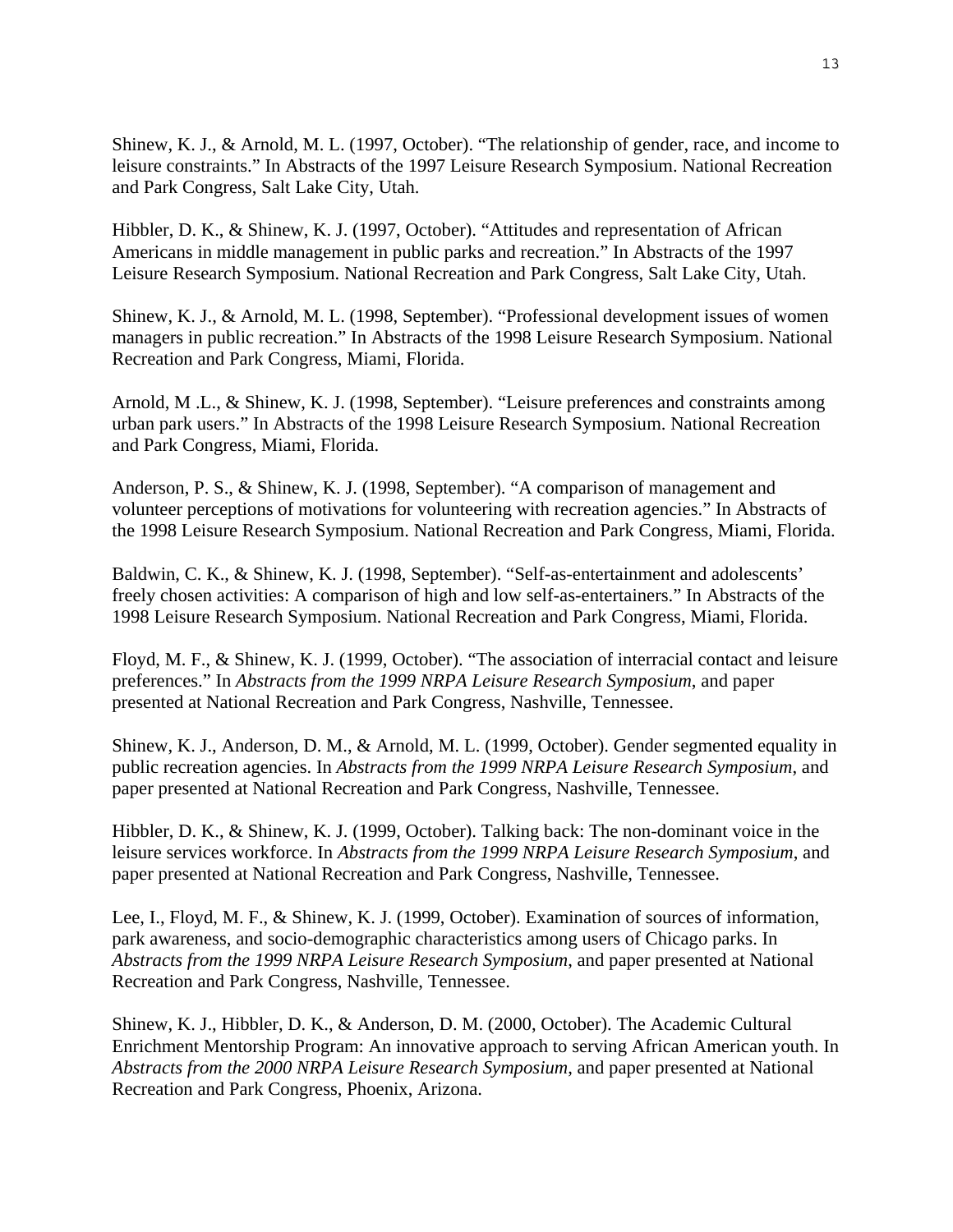Anderson, D. M. & Shinew, K. J. (2000, October). Perceptions of equity among public parks and recreation employees: Do men and women differ? In *Abstracts from the 2000 NRPA Leisure Research Symposium*, and paper presented at National Recreation and Park Congress, Phoenix, Arizona.

Parry, D. C., Shinew, K. J., & Arnold, M. L. (2001, October). Broadening the Understanding of Race and Constraint. In *Abstracts from the 2001 NRPA Leisure Research Symposium*, and paper presented at National Recreation and Park Congress, Denver, Colorado.

Lee, J., Lee, I., & Shinew, K., (2001, October). Do Structural Constraints affect the Correlation between Leisure Preference and Participation? A Partial Test of the Hierarchical Model of Leisure Constraints. In *Abstracts from the 2001 NRPA Leisure Research Symposium*, and paper presented at National Recreation and Park Congress, Denver, Colorado.

Hibbler, D. K., & Shinew, K. J. (2001, October). Interracial Couples' Experience of Leisure: A Social Network Approach. In *Abstracts from the 2001 NRPA Leisure Research Symposium*, and paper presented at National Recreation and Park Congress, Denver, Colorado.

Anderson, D. M., & Shinew, K. J. (2002, October). Organizational justice as a context for perceptions of equity among public recreation employees. In *Abstracts from the 2002 NRPA Leisure Research Symposium*, and paper presented at National Recreation and Park Congress, Tampa, Florida.

Parry, D. C., & Shinew, K. J. (2002, October). Leisure's darker side: The leisure choices of college students. In *Abstracts from the 2002 NRPA Leisure Research Symposium*, and paper presented at National Recreation and Park Congress, Tampa, Florida.

Shinew, K. J., Glover, T. D., & Parry, D. C. (2003, May). Racial perceptions of the benefits derived from community gardening. Urban Extension Conference. Chicago, Illinois.

Shinew, K. J., Glover, T. D., & Parry, D. C. (2003, October). Breaking down racial divides: Successful integration in community gardens. In *Abstracts from the 2003 NRPA Leisure Research Symposium*, and paper presented at National Recreation and Park Congress, St. Louis, Missouri.

Parry, D. C., & Shinew, K. J. (2003, October). The impact of infertility on women's leisure lifestyles. In *Abstracts from the 2003 NRPA Leisure Research Symposium*, and paper presented at National Recreation and Park Congress, St. Louis, Missouri.

Ross, W. R., Shinew, K. J., & Morris, L. B. (2003, October). The role of gender-appropriateness on raters' perceptions of elite female athletes. In *Abstracts from the 2003 NRPA Leisure Research Symposium*, and paper presented at National Recreation and Park Congress, St. Louis, Missouri.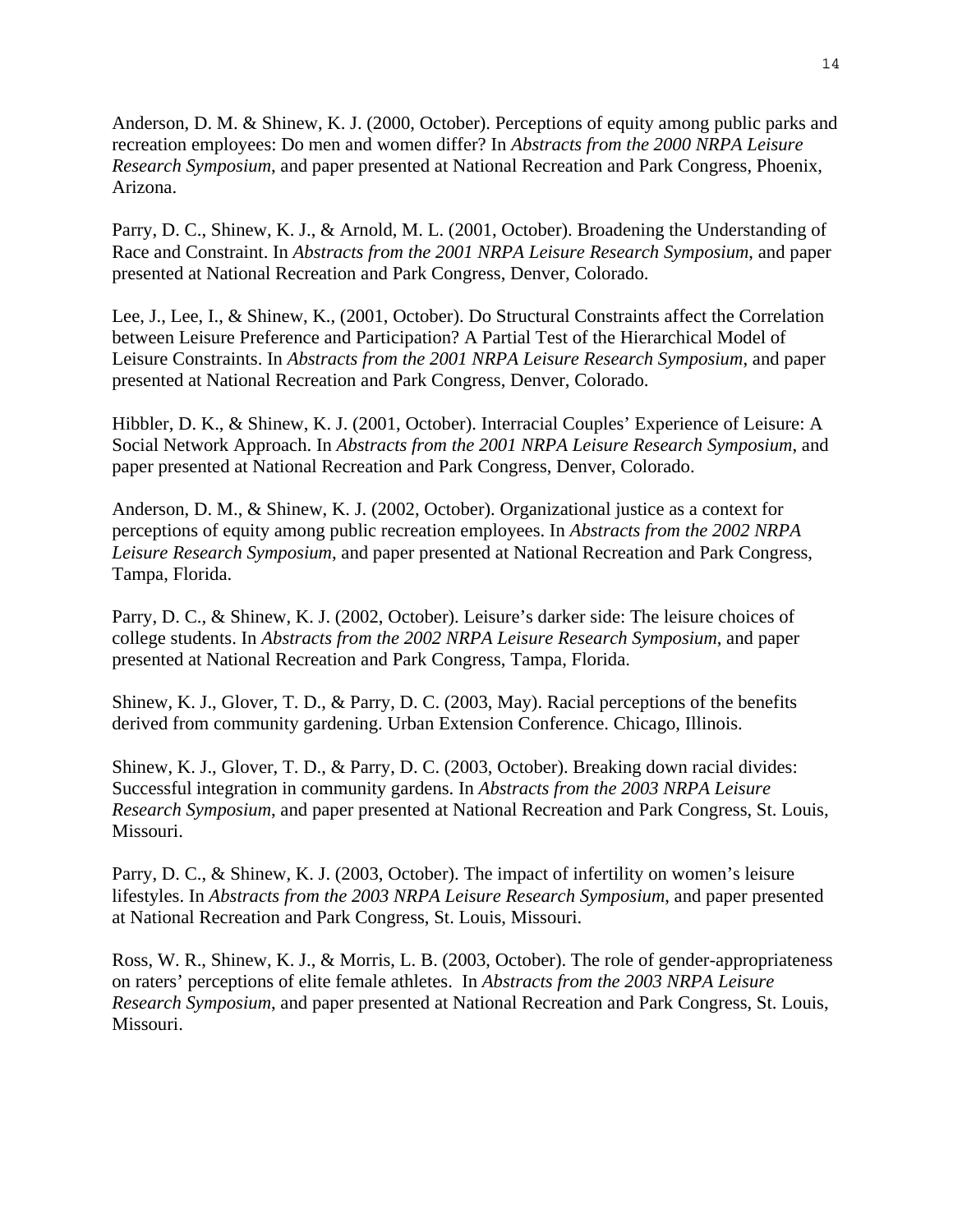Parry, D. C., Glover, T. D., & Shinew, K. J. (2004, October). Mary, Mary quite contrary, how does your garden grow? Examining gender roles and relations in community gardens. In *Abstracts from the 2004 NRPA Leisure Research Symposium*, and paper presented at National Recreation and Park Congress, Reno, Nevada.

Davila, M. & Shinew, K. (2005, October). Leisure as a coping mechanism for female domestic abuse victims. In *Abstracts from the 2005 NRPA Leisure Research Symposium*, and paper presented at National Recreation and Park Congress, San Antonia, Texas.

Ross, S., & Shinew, K. (2005, October). Elite women gymnasts: Beauty, brawn or both. In *Abstracts from the 2005 NRPA Leisure Research Symposium*, and paper presented at National Recreation and Park Congress, San Antonia, Texas.

Santos, C., Rozier, S., Shinew, K., & Stodolska, M. (2006, October). Perceptions of intercultural communication and conflict strategies among park staff and Latino and African American park users. In *Abstracts from the 2006 NRPA Leisure Research Symposium*, and paper presented at National Recreation and Park Congress, Seattle, Washington.

Stanis, S. W., Schneider, I., Vogel, M., Chavez, D., Shinew, K., & Cronan, M. (2006, October). Ethnicity and physical activity on public lands: Description, differences and ideas for collaboration. Poster presented at the Cooper Institute, Dallas, Texas.

Chavez, D., Schneider, I., Shinew, K., Stanis, S., & Cronan, M. (2006, October). Public lands, city parks, and healthier people through physical activity. Poster presented at the Cooper Institute, Dallas, Texas.

Shinew, K. J., Cronan, M. K., Schneider, I., Stanis, S., & Chavez, D. (2007, September). Leisure time physical activity differences between male and female Latinos. In *Abstracts from the 2007 NRPA Leisure Research Symposium*, and paper presented at National Recreation and Park Congress, Indianapolis, Indiana.

Skowron, M., Stodolska, M., & Shinew, K. (2007, September). Determinants of leisure time physical activity participation among Latina females. In *Abstracts from the 2007 NRPA Leisure Research Symposium*, and paper presented at National Recreation and Park Congress, Indianapolis, Indiana.

Shinew, K. J., Stodolska, M., & Mowatt, R. (2007, September). Increasing our understanding of African Americans' and Latinos' use of urban parks. In *Abstracts from the 2007 NRPA Leisure Research Symposium*, and paper presented at National Recreation and Park Congress, Indianapolis, Indiana.

Cronan, M., Shinew, K.,J., & Stodolska, M. (2007, September). Latino trail use: A broader consideration of health benefits. In *Abstracts from the 2007 NRPA Leisure Research Symposium*, and paper presented at National Recreation and Park Congress, Indianapolis, Indiana.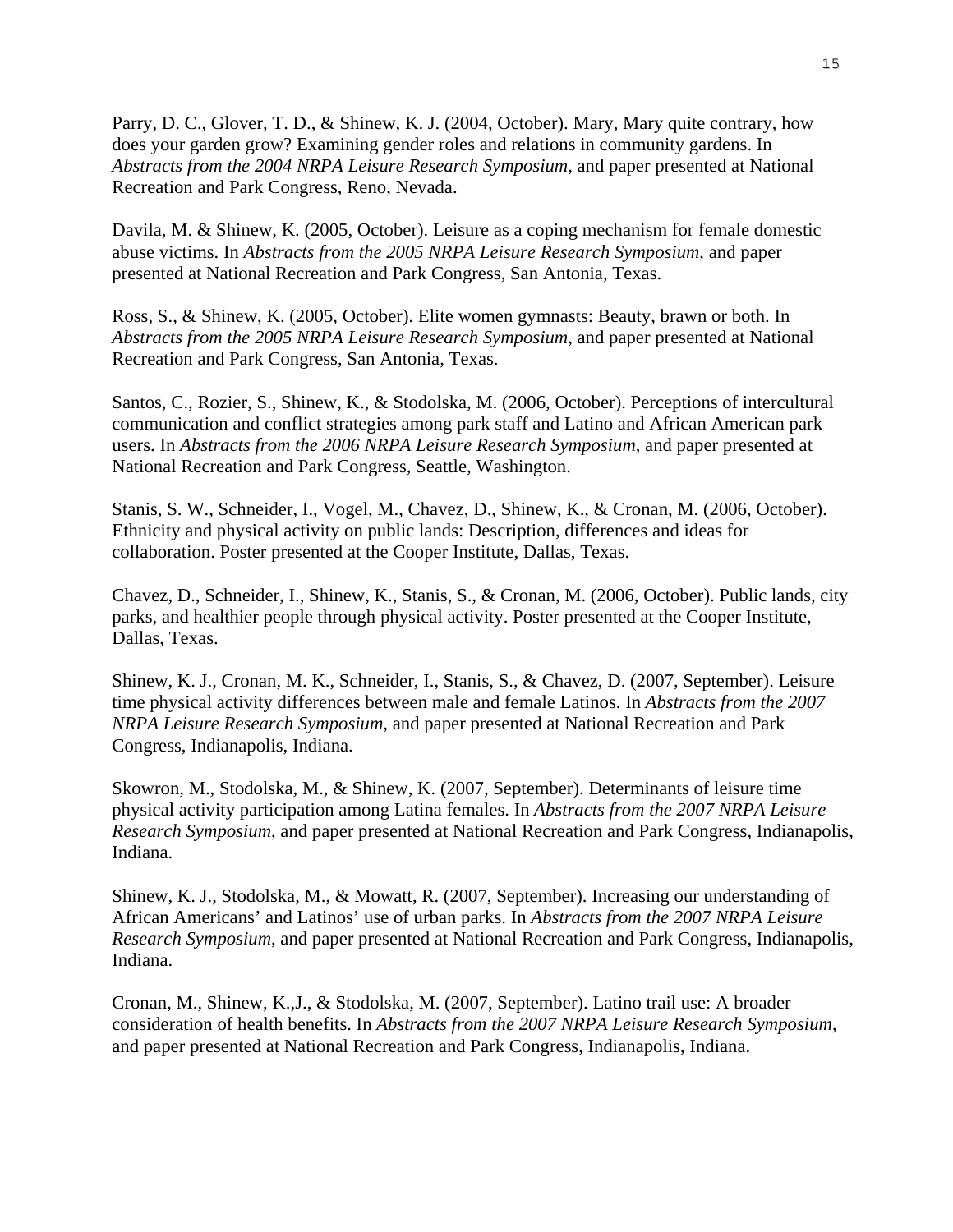Stodolska, M., Li, M., & Shinew, K. J. (2007, September). Recreation participation patterns, styles, and active leisure among Latino visitors to three urban outdoor recreation environments. In *Abstracts from the 2007 NRPA Leisure Research Symposium*, and paper presented at National Recreation and Park Congress, Indianapolis, Indiana.

Stodolska, M., Shinew, K. J., Anderson, T. (2007, September). Recreation participation in outdoor urban natural environments among Latinos: Determinants and post-immigration changes. In *Abstracts from the 2007 NRPA Leisure Research Symposium*, and paper presented at National Recreation and Park Congress, Indianapolis, Indiana.

Cronan, M. K., Shinew, K. J., & Van Puymbroeck, M. (2008, October). Healing outcomes: Female breast cancer survivors' experiences with yoga. In *Abstracts from the 2008 NRPA Leisure Research Symposium*, and poster presented at National Recreation and Park Congress, Baltimore, Maryland.

Stodolska, M., Acevedo, J. C., & Shinew, K. J. (2008, October). Fear of gang crime and recreation in Latino Urban communities. In *Abstracts from the 2008 NRPA Leisure Research Symposium*, and paper presented at National Recreation and Park Congress, Baltimore, Maryland.

Son, J. S., Cronan, M. K., Harvey, S., Payne, L.& Shinew, K. (2008, October). Community leaders' perceptions of leisure and health accessibility: Age, race and class in a rural town. In A*bstracts fro m the 2008 NRPA Leisure Research Symposium*, and paper presented at National Recreation and Park Congress, Baltimore, Maryland.

Van Puymbroeck, M., Shinew, K., & Hsieh, P-C. (2008, October). Influence of yoga on an 8-week program on the mood of breast cancer survivors. In *Abstracts from the 2008 NRPA Leisure Research Symposium*, and paper presented at National Recreation and Park Congress, Baltimore, Maryland.

Stanis, S. W., Schneider, I., Vogel, M., Shinew, K., & Chavez, D. (2008, October). Do visitors to urban-proximate and urban-distant sites differ in the importance of site attributes and perceptions of constraints to physical activity? In *Abstracts from the 2008 NRPA Leisure Research Symposium*, and paper presented at National Recreation and Park Congress, Baltimore, Maryland.

Sharaievska, I., Stodolska, M., Shinew, K.J., & Jungeun, K. (2009, October). Discrimination in leisure wettings in Latino urban communities. In *Abstract from the 2009 NRPA Leisure Research Symposium* and paper presented at the National Recreation and Park Congress, Salt Lake City, Utah.

Davitt, B., Stodolska, M., & Shinew, K.J. (2009, October). Determinants of physical activity participation among Latino visitors to outdoor recreation areas. In *Abstract from the 2009 NRPA Leisure Research Symposium* and poster presented at the National Recreation and Park Congress, Salt Lake City, Utah. *.* 

Stodolska, M. & Shinew, K.J. (2009, October). Leisure, youth violence prevention, and gang intervention in Latino neighborhoods. In *Abstract from the 2009 NRPA Leisure Research Symposium* and paper presented at the National Recreation and Park Congress, Salt Lake City, Utah.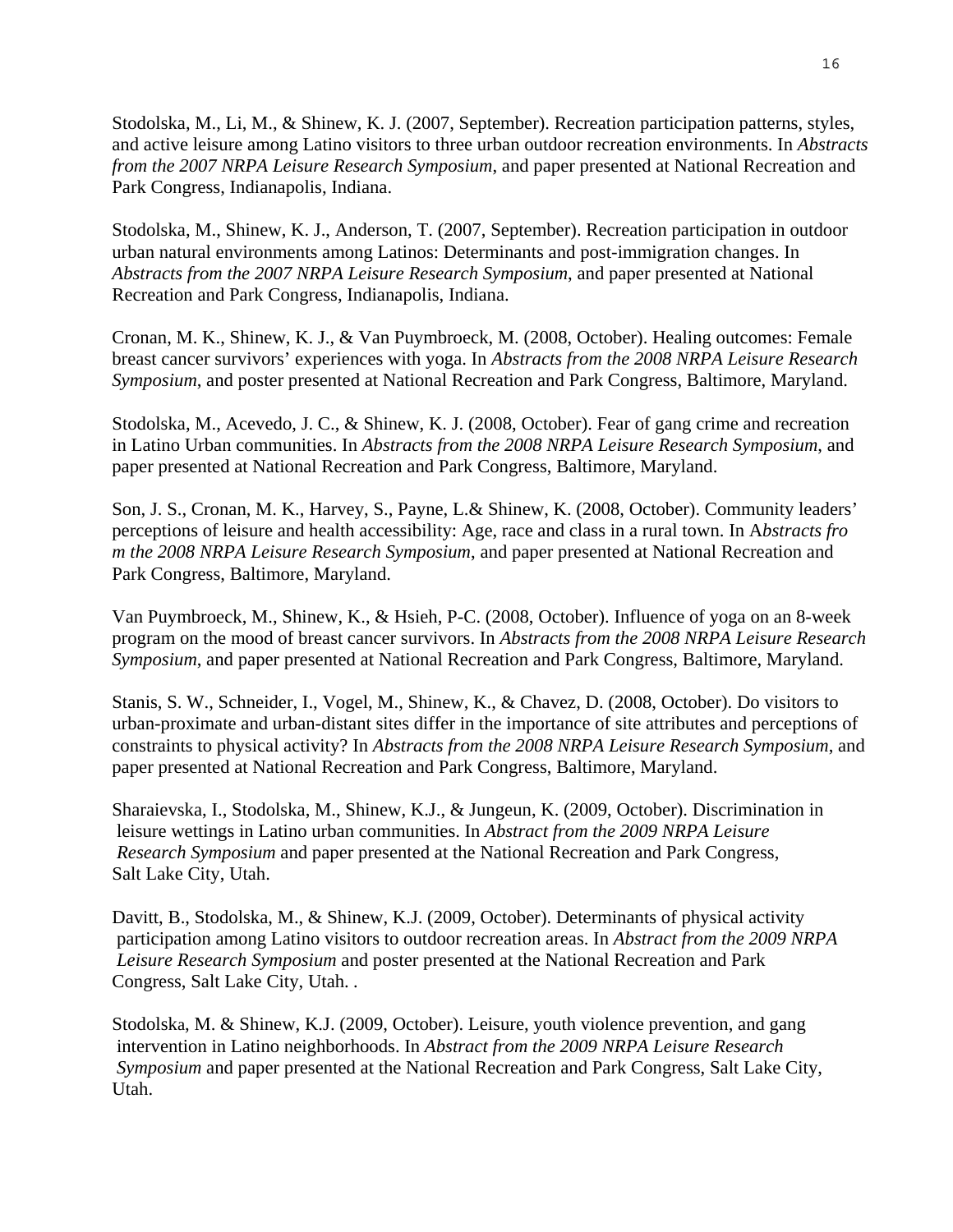Stodolska, M., Acevedo, J.C., Shinew, K.J., & Izenstark, D. (2009, October). Positive and negative aspects of parks in minority communities. In *Abstract from the 2009 NRPA Leisure Research Symposium* and paper presented at the National Recreation and Park Congress, Salt Lake City, Utah.

Davitt, B., Shinew, K.J., & Stodolska, M. (2010, October). Perceptions of weight on adolescent girls' recreation participation. In *Abstracts from the 2010 NRPA Leisure Research Symposium* and paper presented at the National Recreation and Park Congress, Minneapolis, MN.

Osgood, K., Son, J., Shinew, K. (2011, November). Physically active leisure constraints and enablers: A rural perspective. In *Abstracts from the 2011 NRPA Leisure Research Symposium* and paper presented at the National Recreation and Park Congress, Atlanta, GA.

Acevedo, J., Stodolska, M., Shinew, K., & Roman, C. (2011, November). Fear of crime and outdoor recreation among Mexican-American adolescents urban youth. In *Abstracts from the 2011 NRPA Leisure Research Symposium* and paper presented at the National Recreation and Park Congress, Atlanta. GA.

Roman, C., Stodolska, M., Yahner, J., Shinew, K.J., & Acevedo, J.C. (2012, October). Crime, physical activity, and outdoor recreation among Latino adolescents. In *Abstracts from the 2012 NRPA Leisure Research Symposium,* and paper presented at the National Recreation and Park Congress, Anaheim, CA.

Burke, B., & Shinew, K. (2012, October). Make-up and gym socks: Examining third-wave feminism among black girls. In *Abstracts from the 2012 NRPA Leisure Research Symposium,* and poster presented at the National Recreation and Park Congress, *Anaheim*, CA.

Fernandez, M. & Shinew, K.,& Stodolska, M. (2013, October). Latinos' environmental attitudes and recreation participation in urban natural environments. In *Abstracts from the 2013 NRPA Leisure Research Symposium,* and paper presented at the National Recreation and Park Congress, *Houston, TX*

# **Books**

M. Stodolska, K. Shinew, M. Floyd, & G. Walker (2014). *Race, ethnicity, and leisure*. Human Kinetics: Champaign, IL.

# **Chapters in Books**

Shinew, K., J., & Floyd, M. F. (2005). Racial inequality and constraints to leisure in the post-civil rights era: Toward an alternative framework. In. E. L. Jackson (Ed.). *Constraints to leisure* (pp. 35- 52). State College, PA: Venture Publishing

Son, J. S., Harvey, I. S., & Shinew, K. J. (2010). Rural community leaders' perceptions of "healthy" leisure: Resources, needs and constraints. In Z. Li & T. L. Long (Eds.), The meaning management challenge: Making sense of health, illness & disease (pp. 23-40). Oxford: Inter-Disciplinary Press: http://www.inter-disciplinary.net/publishing/id-press/ebooks/the-meaningmanagement-challenge/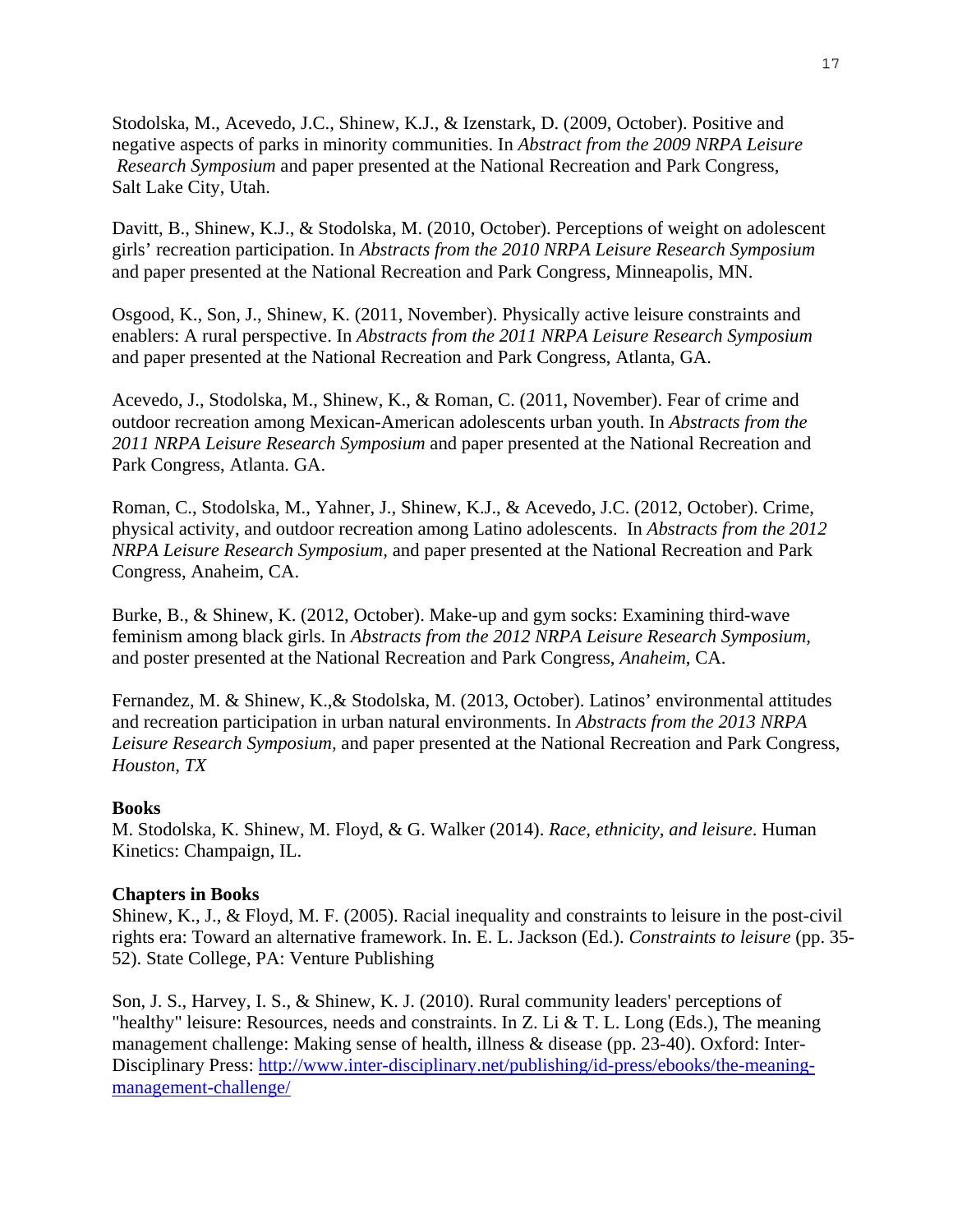Wilhelm Stanis, S., Schneider, I., Shinew, K., Chavez, D., & Vogel (2010). Physical activity among Hispanic/Latino and Non-Hispanic/Latino white visitors on urban-proximate public lands. In D. Chavez, P. Winter, J. Absher (Eds). *Recreation visitor research: studies of diversity.* 

Shinew, K.J., & Stodolska, M. (2013).Latina women's family roles: What impact do they have on their physical activity participation? In: V. Freisinger, K. Henderson, S. Shaw, and D. Bialeschki. (Eds.). Leisure, women, and gender. (3rd edition). Venture Publishing, Inc.

Floyd, M.F., Shinew, K.J., Stodolska, M., & Walker, G. (in press, 2013). Introduction: Treatment of race and ethnicity in leisure research. In: M. Stodolska, K.J. Shinew, M. Floyd, & G. Walker. Race, ethnicity, and leisure. Champaign, IL.

Stodolska, M., & Shinew, K.J. (in press, 2013). Leisure among Latinos. In: M. Stodolska, K.J. Shinew, M. Floyd, and G. Walker. Race, ethnicity, and leisure. Champaign, IL.

Floyd, M.F., Shinew, K.J., Stodolska, M., & Walker, G. (in press, 2013). Conclusion: Emerging issues. in: M. Stodolska, K.J. Shinew, M. Floyd, and G. Walker. Race, ethnicity, and leisure. Champaign, IL.

Shinew, K. J., & Shores, K. (in press, 2013). Physical activity among racial and ethnic minorities. In: M. Stodolska, K.J. Shinew, M. Floyd, and G. Walker. Race, ethnicity, and leisure. Champaign, IL.

Schneider, I.,Shinew, K., & Fernandez, M. (in press, 2013). Constraints for ethnic and racial minority groups. In: M. Stodolska, K.J. Shinew, M. Floyd, and G. Walker. Race, ethnicity, and leisure. Champaign, IL.

#### **Book Reviews**

Shinew, K. (1997). Review of *Pastimes: The context of contemporary leisure*. *Schole, 12,* 147- 150.

#### **Non-refereed Publications**

Shinew, K. (1993). Incentive travel most effective motivation, study says" *Corporate & Incentive Travel*, 7.

Shinew, K. (1993). Travel tops cash as a motivating force. *Corporate Meetings and Incentives*, 9.

Shinew, K. (1994). The trophy value of travel incentives, *In-Site*, 15.

Arnold, M. & Shinew, K. (1996). Differing viewpoints between male and female managers. *Management Strategy, 20*, 1, 8.

Arnold, M. L., & Shinew, K. J. (1997). Preventing the career advancement of professional women. *Parks and Recreation, 32(9)*, 26-37.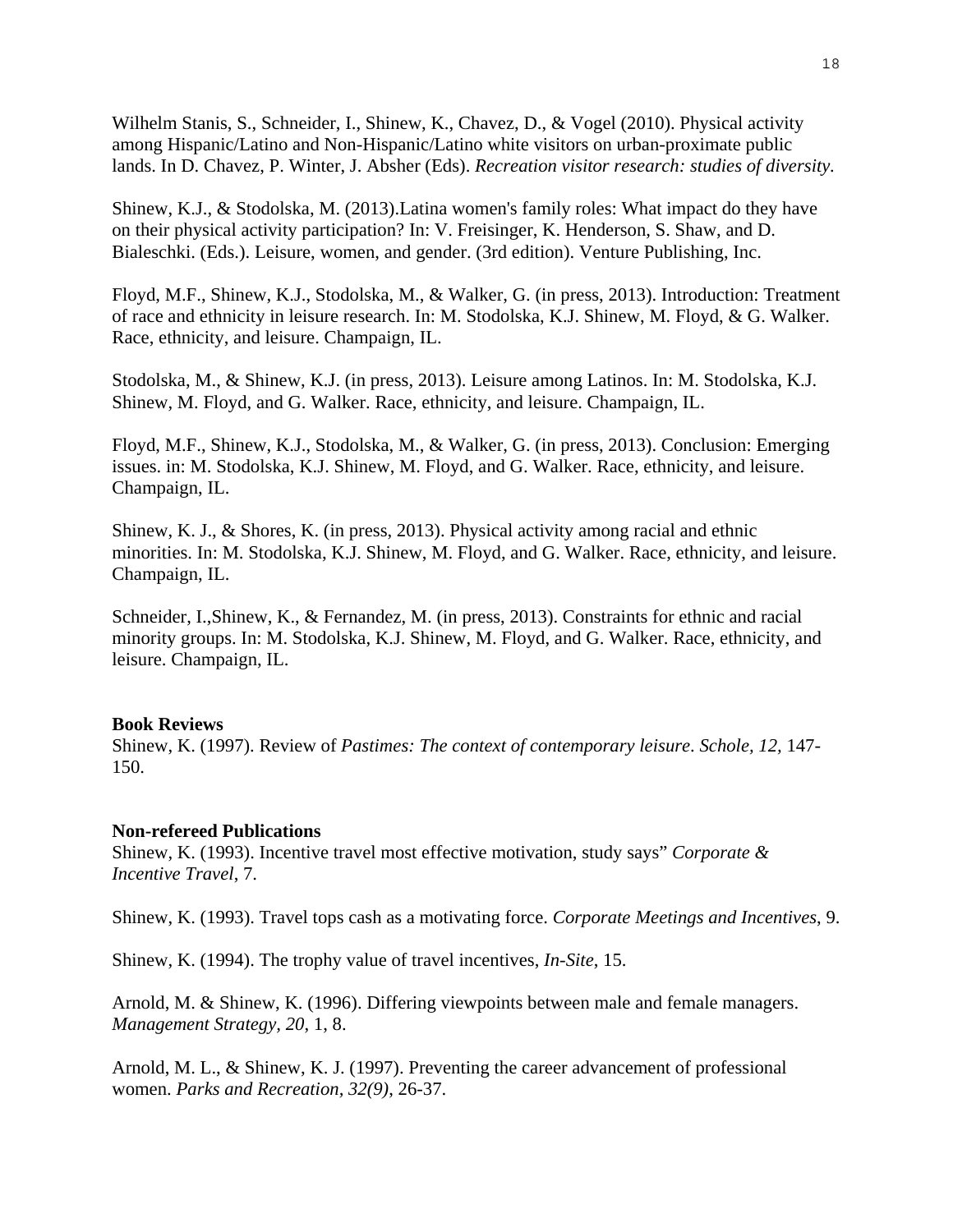Shinew, K. J., & Arnold, M. L. (1997). Can female middle managers break the class ceiling? *Illinois Parks and Recreation, 28*, 15-17.

Shinew, K. J., Anderson, D., & Arnold, M. (1999). Is there a glass ceiling in parks and recreation? *Illinois Parks and Recreation, 30*, 23-26.

Hibbler, D. K., & Shinew, K. J. (2002). Moving beyond our comfort zone: The role of leisure service providers in enhancing multiracial families leisure experiences. *Parks and Recreation, 37(2)*, 26-35.

Hibbler, D. K., & Shinew, K. J. (2002). The non-dominant voice. *Illinois Parks & Recreation, 33*, 42-44

## **Encyclopedia Contribution**

Shinew, K. J. (2004). Ethnic diversity and leisure lifestyles, *Encyclopedia of Recreation and Leisure in America* 

#### **Awards and Recognitions**

Recipient of the 1990 Green Mountain College Outstanding Teacher of the Year Award

Recipient of the 1998 Excellence in Undergraduate Teaching Award, College of Applied Life Studies, University of Illinois at Urbana-Champaign Recipient of the 2000 Outstanding Research Article Award, Illinois Association of Park Districts

Recipient of the 2003 Outstanding Graduate Mentor Award, College of Applied Life Studies, University of Illinois at Urbana-Champaign

Recipient of the 2003 Outstanding Research Article Award, Illinois Association of Park Districts

Recipient of the 2005 Campus Award for Excellent in Undergraduate Teaching (Faculty). University of Illinois at Urbana-Champaign

Recipient of the 2005 Excellence in Undergraduate Teaching Award, College of Applied Life Studies, University of Illinois at Urbana-Champaign

Recipient of the 2008 King James McCristal Distinguished Scholar Award. College of Applied Health Sciences, University of Illinois at Urbana-Champaign. September, 2008.

Elected into the Academy of Leisure Sciences, October, 2008

Named to the "Incomplete List of Teachers Ranked as Excellent by Their Students," University of Illinois at Urbana-Champaign, each semester from Fall of 1993 to Fall of 2013

Elected into the American Leisure Academy, November, 2011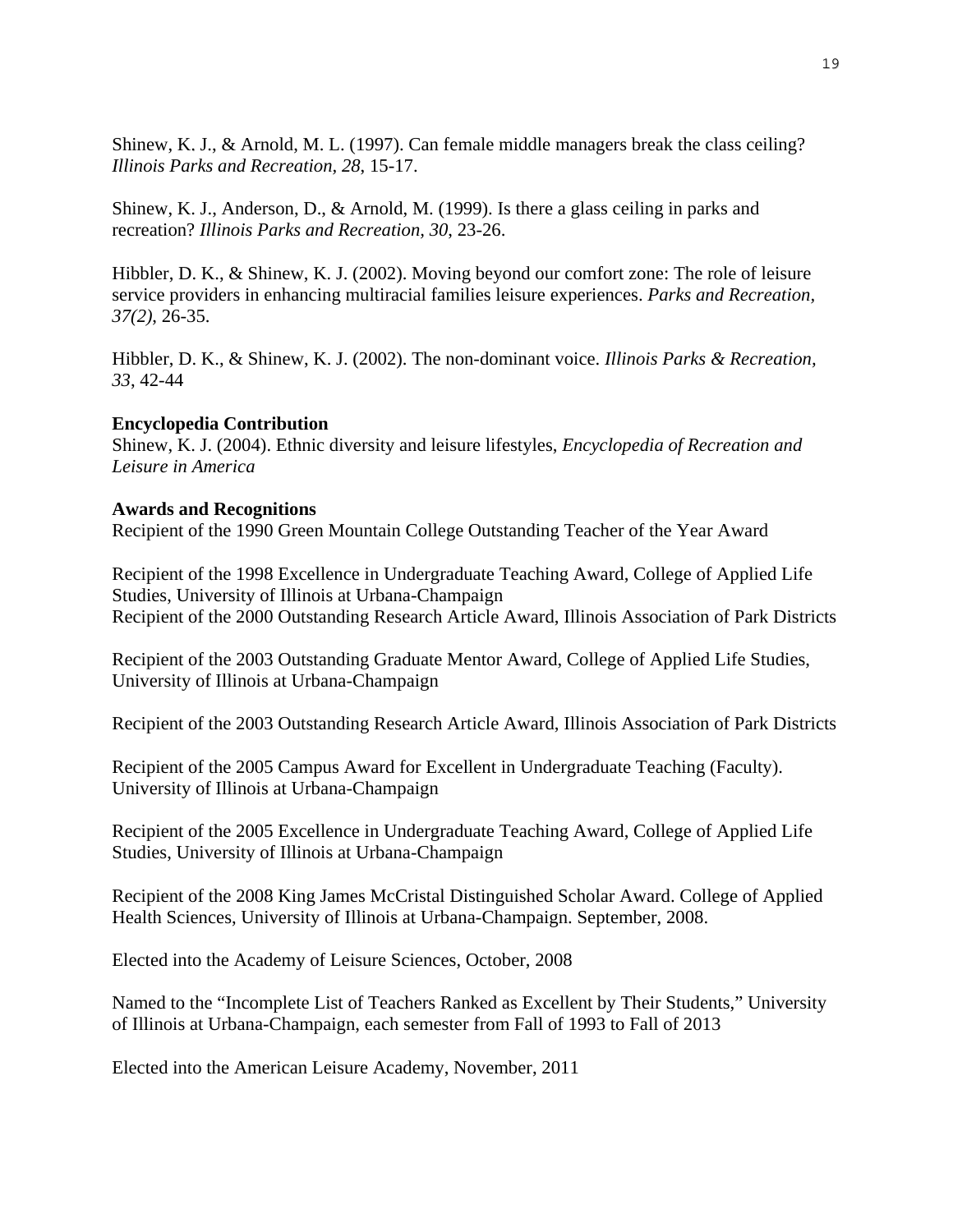# **Supervision of Graduate Student Research**

# Doctoral Level Students *(Served as Chairperson)*

Arnold, Margaret, 1997, "The relationship of gender, race, and social class to leisure constraints," now Associate Professor at Ithaca College.

Baldwin, Cheryl, 1998, "Individual differences in adolescents leisure: A test of the self-asentertainment construct," now Associate Professor at Aurora University

Norris, Patricia, 1998, "The role of pets in the retirement transition," now at Human Kinetics.

Hibbler, Daniel, 2000, "The leisure patterns of interracial couples," now Associate Professor at DePaul University.

Anderson, Denise, 2000, "Perceptions of equity and resultant job behaviors in public parks and recreation employees: How do men and women differ," now Associate Professor at Clemson University.

Parry, Diana, 2003, "A feminists analysis of women's experiences with infertility: Examining the roles of leisure and conceptualizations of family," now Associate Professor at University of Waterloo

Warkins, Jennifer, 2004, "The sociology of the 2003 women's wheelchair basketball team."

Ross, Sally, 2005, "Challenging the woman/athlete paradox: Gender performances of elite women athletes. Now Associate Professor at University of Memphis

Mowatt, Rasul, 2006, "The King of the Damned: Reading lynching as leisure, the analysis of lynching photography for examples of violent forms of leisure" Now Assistant Professor at Indiana University

Cronan, Megan, 2009, "Leisure Activities and Fibromyalgia Syndrome," Committee Chair, Now with the Champaign Park District

Skowron, Maya, 2010, "Body Image and its Influence on Physical Activity Participation among Women."

Davila, Marizel, 2011, "Using Leisure as a Coping Tool: A Feminist Study of the Recreation Experiences of Incarcerated Women in a Puerto Rican Prison."

Cook, LaWanda, 2011 "Does My Wheelchair fit Around the Water Cooler." Now in Disability Services at Cornell University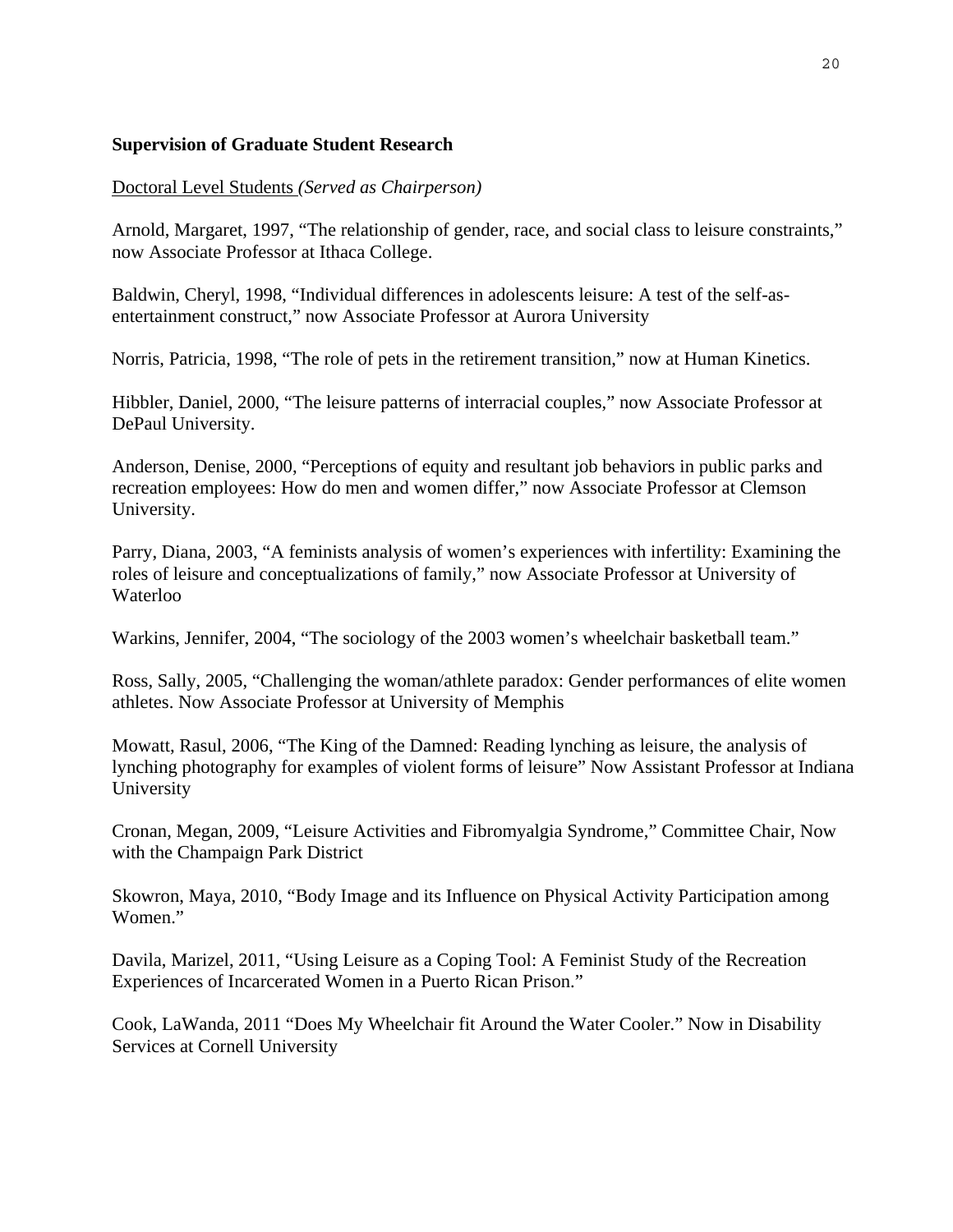Davitt, Brooke, 2011, "Obesity Rates Among African American Girls: The Role of Public Parks and Recreation." Now Assistant Professor at SUNY Cortland

Kerrins, Andrew, 2012, "The Social Costs and Benefits of Volunteering for a Public Agency" Now at Danville Community College

Fernandez, Mariela. In progress.

Kim, Sohye. In progress.

## Doctoral Level Students *(Served as Committee Member)*

Staples, Stephen, 2000, "The moderating role of fan identification and self-esteem on the motivation to purchase an intercollegiate athletic event ticket."

Rehman, Laurene, 2000, "The intersections of work, leisure and family for men and women entrepreneurs." (Department of Recreation and Leisure Studies, University of Waterloo)

Hare, Molly, 2000, "Investigating knowledge acquisition and developing misconceptions of high school physical education students." (Department of Kinesiology)

Klitzing, Sandra, 2001, "Leisure and women who are homeless: An exploratory study."

Tucker, Dallis, 2001, "Workaholism: The antithesis of leisure."

Chen, Yu-Ling, 2003, "A choice among no choice: Exploring Taiwanese mother's agency and identity along with blurred boundaries between leisure, work, and consumption."

Yi, Jouyeon, 2005, "A social context of constructing and deconstructing ethnic/racial identity."

Schaumleffel, Nathan, 2005, "Using recreation and leisure administration and participation to increase democratic participation by fostering social capital development and building community."

Zhi, Li., 2007, "Understanding transnationalism among long-term visitors on a college campus."

Erwin, Heather, 2006, "Standards-based outcomes across four elementary schools implementing PEP grant." (Department of Kinesiology).

You, Yeanmi, 2008, "Korean cultural memory and the iconography of Kee-Chung Sohn: 1936- 2002." (Department of Kinesiology)

Gower, Ryan, 2008, "Internship experience for RST students".

Sharaievska, Iryna, 2012, "Family and marital satisfaction and the use of social network technologies"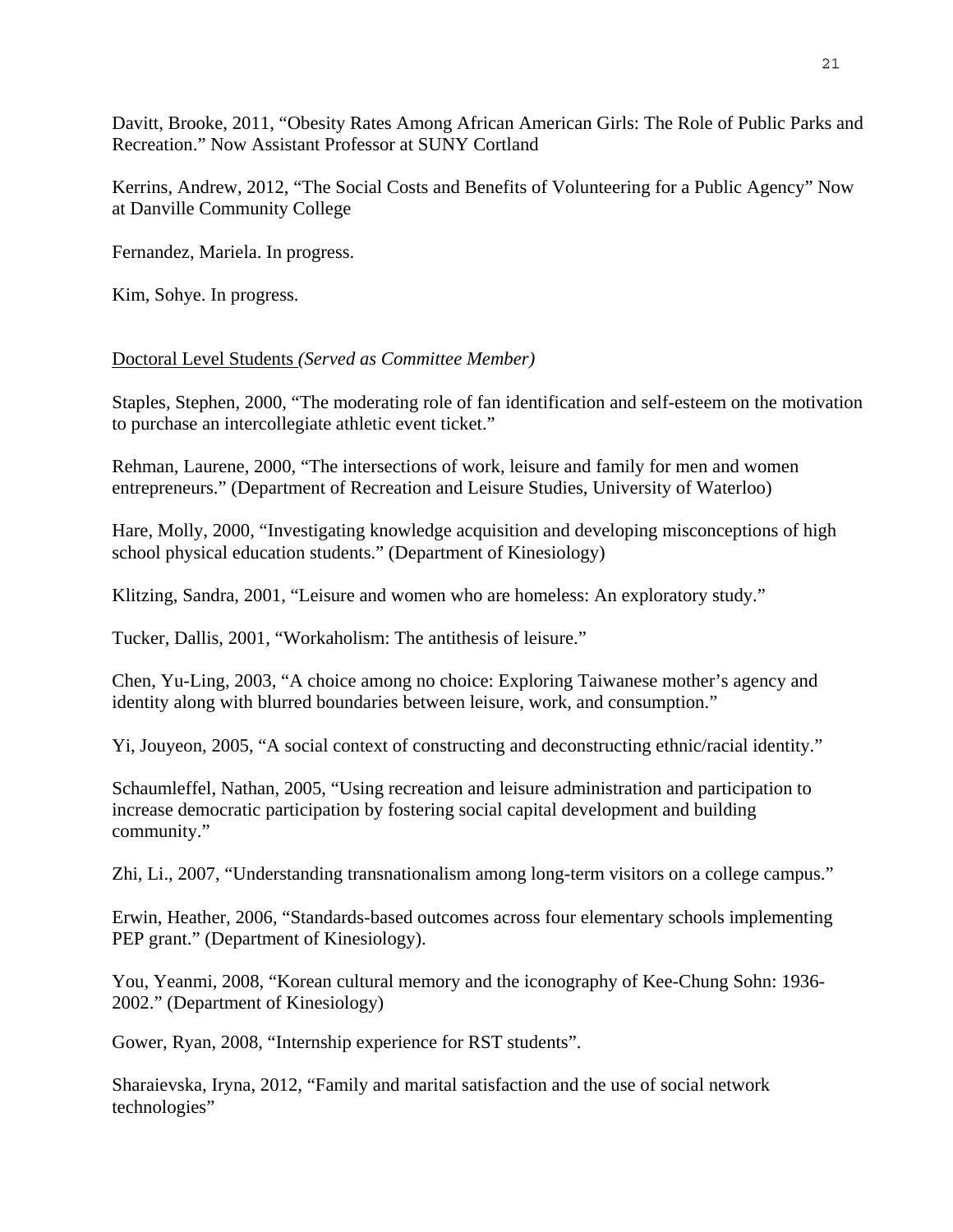Huang, Yung-Kuei, 2012, "Beyond behavior as a function of chronological age; The roles of motives and subjective age identity in employee citizenship"

Broughton, Katherine, 2013, Exploring older men's social lives and well-being in the context of a coffee group

Hryhorczuk, Nick, 2013, Chernobyl's potential contributions to heritage theory and the challenges, opportunities, and process for the designation as a Work Heritage Site.

Anaza, Emeka, 2014, "Where is sport in all of this? Examining Nigeria's national gender policy, the implementation and enforcement of Title IX's athletic policy interpretations"

Anderson, Thomas, "A Critique of Neoliberal Globalization and Seafarers' Leisure," Committee Member

Cupps-Miler, Heather, Committee Member (NRES)

Acevedo, Juan Carlos, Committee Member

Master's Level Students (thesis students only) Karlin, Ronnie, 1994, "AIDS in the workplace: What can management do?"

Babst, Lisa, 1996, "Leadership in university outdoor programs."

Norman, Katherine, 1996, "Early adolescence and discretionary time: Implications for community youth services."

Anderson, Pamela, 1997, "A comparison of volunteer management perceptions to the motivations and satisfactions of volunteers."

Bartlett, Kenneth, 1997, "Environmental scanning and its role within Illinois park districts strategic plan."

Graves, Carol, 1999, "Issues facing women in the workplace."

Carlevaris, Karine, 2000, "The experiences of bed & breakfast innkeepers: Their motivations, satisfactions, and negotiations with their operations."

Smith, Beth, 2000, "Urban landscape preference and perception of safety: Disentangling the effects of race and social class."

Mowatt, Rasul, 2001, "A place of our own: An analysis of self-empowerment in a leisure setting and its implications for providers and society."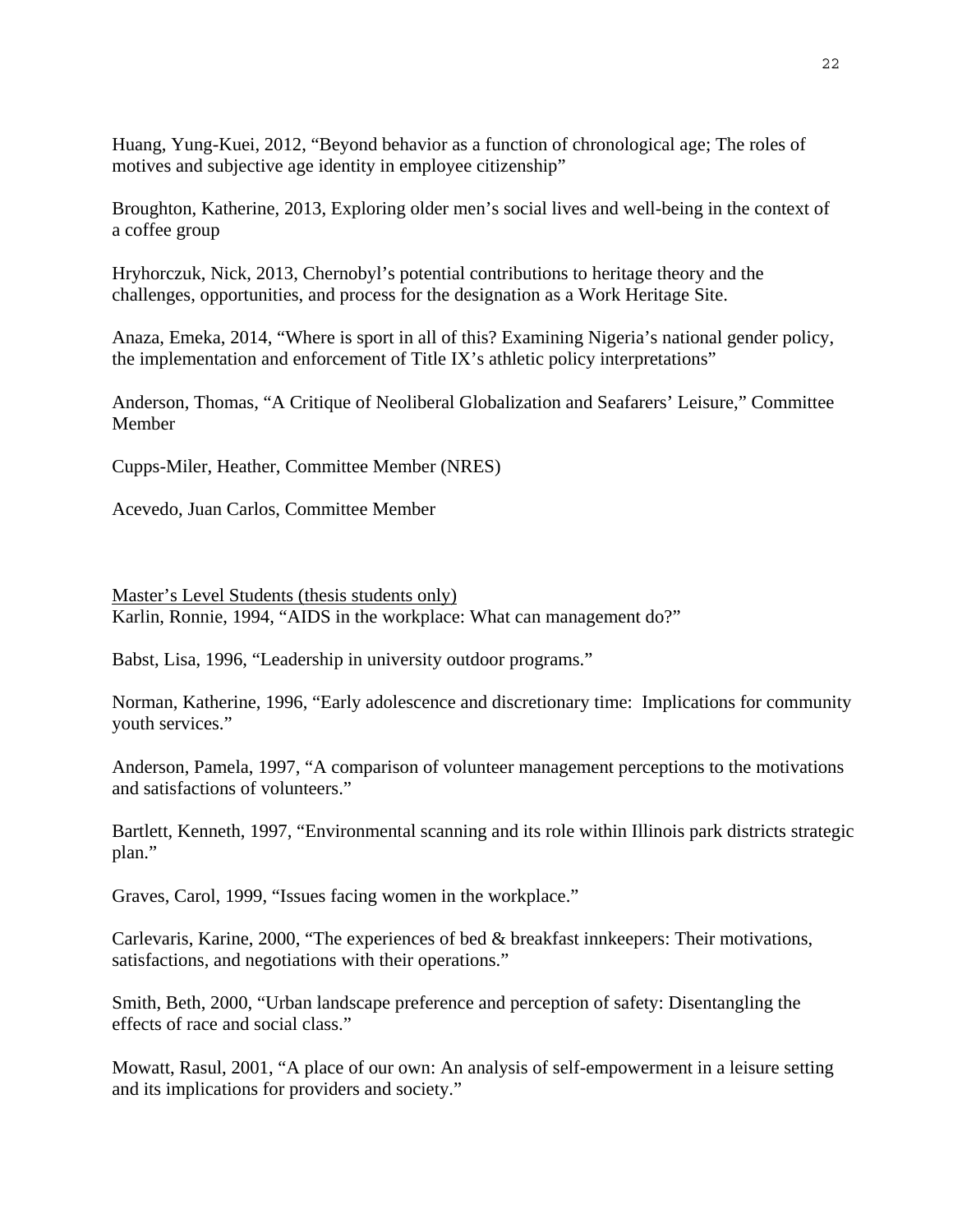Colvin, Jennifer, 2003, "Analyzing the differences and economic benefits of the American Red Cross."

Zhi, Li, 2003, "Understanding travel information search behavior of young Chinese travelers: An empirical study of travel information sources."

Cotton, Kindra, 2004, "An exploratory study into an African American virtual community."

Davila, Marizel, 2005, "The role of leisure as a coping mechanism in women that have experienced domestic abuse."

Barkley, James, 2005, "The role of constraints in an older adult exercise program."

Troxel, James, 2006, "Participation and perceived appropriateness of leisure activities among Latinos."

Wahba, Alexander, 2006, "Similarity attraction in outdoor leisure settings: The effect of race on leisure choices."

Acevedo, Juan C. 2009 "The concept of leisure among working class Mexicans from the State of Guerrero and Mexican immigrants in the United States: A cross-cultural study of the elements of leisure."

Osgood, Keren, 2011 "Health and physical activity issues among a rural population."

Kono, Shintar, 2013 "The relationship between leisure experiences and psychological recovery from disaster: A case study of the Great East Japan earthquake and tsunami".

Bain, Tessa, 2014

# **Public Service**

Invited presentation at the Southern Leisure Management and Trends Institute, "Leisure rewards in The workplace," Myrtle Beach, South Carolina (1993)

Invited presentation at the Wisconsin Park and Recreation Association Annual Conference, "Master planning for parks and recreation," Madison, Wisconsin (1993)

Appointed to the National Certification Board Examination Committee – responsible for the development, reliability, and validity of the National Certified Leisure Professional Examination test to be taken by practitioners in the field (1995-2001)

Served on Review Panel. Illinois Association of Park Districts Magazine, Outstanding Research Article Award Program (1995-2000)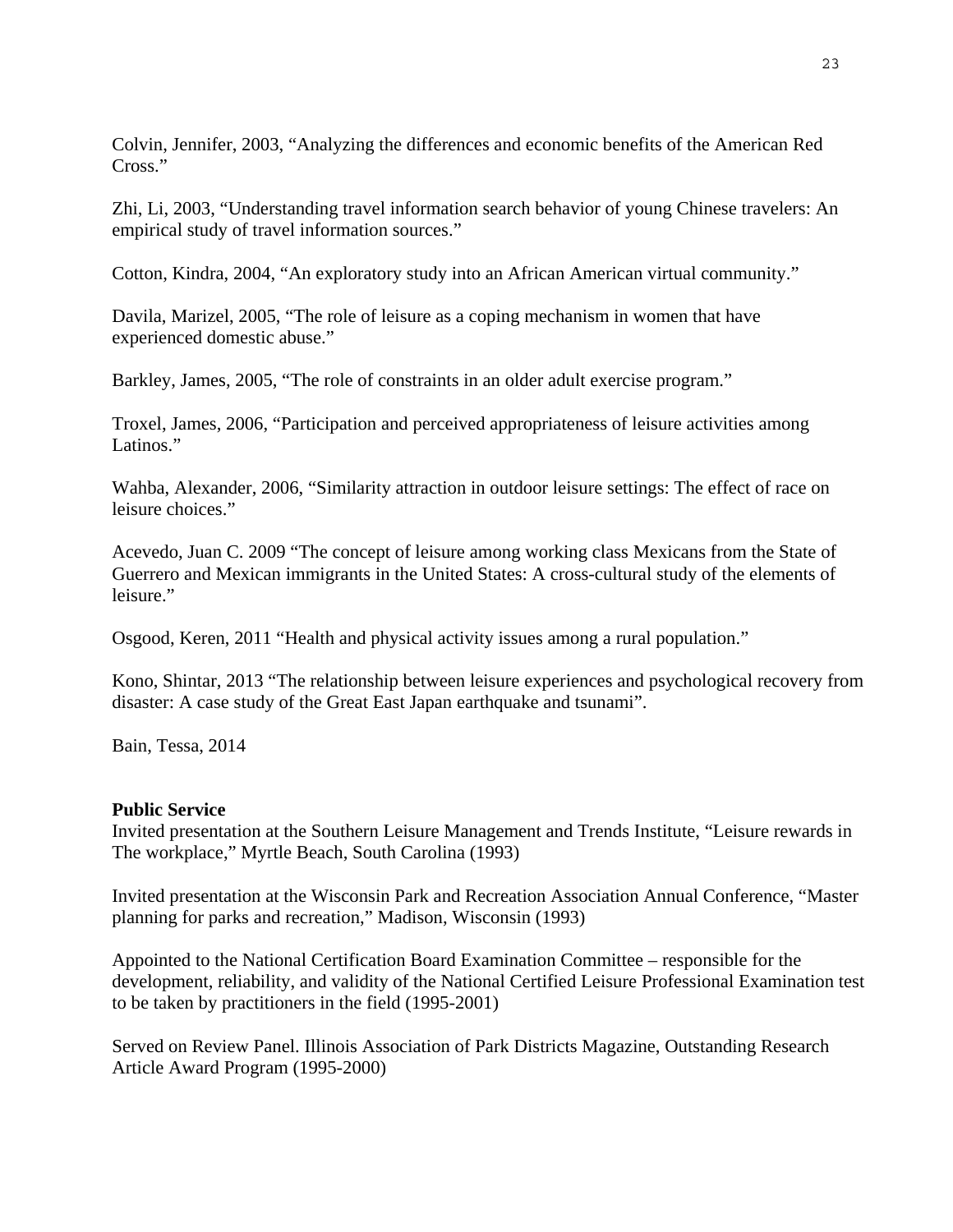Invited presentation at the Illinois Therapeutic Recreation Section Workshop, "Unique employee benefits and incentives," Chicago, Illinois (1996)

Invited presentation at the Illinois Parks and Recreation Annual Conference, "Public recreation employees rate the attractiveness of incentive rewards: A case study," Chicago, Illinois (1996).

Invited presentation at the Champaign Park District In-Service Training, "Marginal leisure as it relates to park district issues," Champaign, Illinois (1996)

Invited presentation at the Northwest Recreation Educator's Research Symposium, "The influence of demographic factors on incentive reward preferences," Lake George, New York. (1997)

Invited presentation at the Illinois Parks and Recreation Annual Conference, "Barriers toward promotion among women managers," Chicago, Illinois (1997).

Coordinated two research projects for the Champaign Park District regarding racial issues in the Champaign-Urbana area (1997-1998)

Served as Member of the At-Risk Youth Consortium – a cooperative effort of 14 cities and 8 universities from across the United States (1997-2000)

Invited presentation at the Illinois Association of Park District, "Professional preparation of students in public recreation," Chicago, Illinois (1998).

Served as textbook reviewer for Sagamore Publishing Company (1998-present)

Invited presentation at the Champaign Park District In-Service Training, "Time management skills in the leisure services profession," Champaign, Illinois (1999)

Served as Research Board Member. Illinois Association of Park Districts. (1999-2001)

Conducted evaluation for Taylorsville's After School program for African American youth (2000)

Invited presentation at the California Park and Recreation Society, "Experiences of minority and women leisure service providers and consumers," San Luis Obispo, California (2001)

Conducted research project for the Douglass Center of the Champaign Park District – study's goal was to determine level of perceived discrimination among participants (2001-2002)

Served as guest on the Brant Hanson News-Talk Radio Show to discuss the findings of research project on the drinking and drug habits of college students (2002)

Participated in interview with *The News-Gazette* regarding my research (with Troy Glover) on the benefits of community gardens (2002)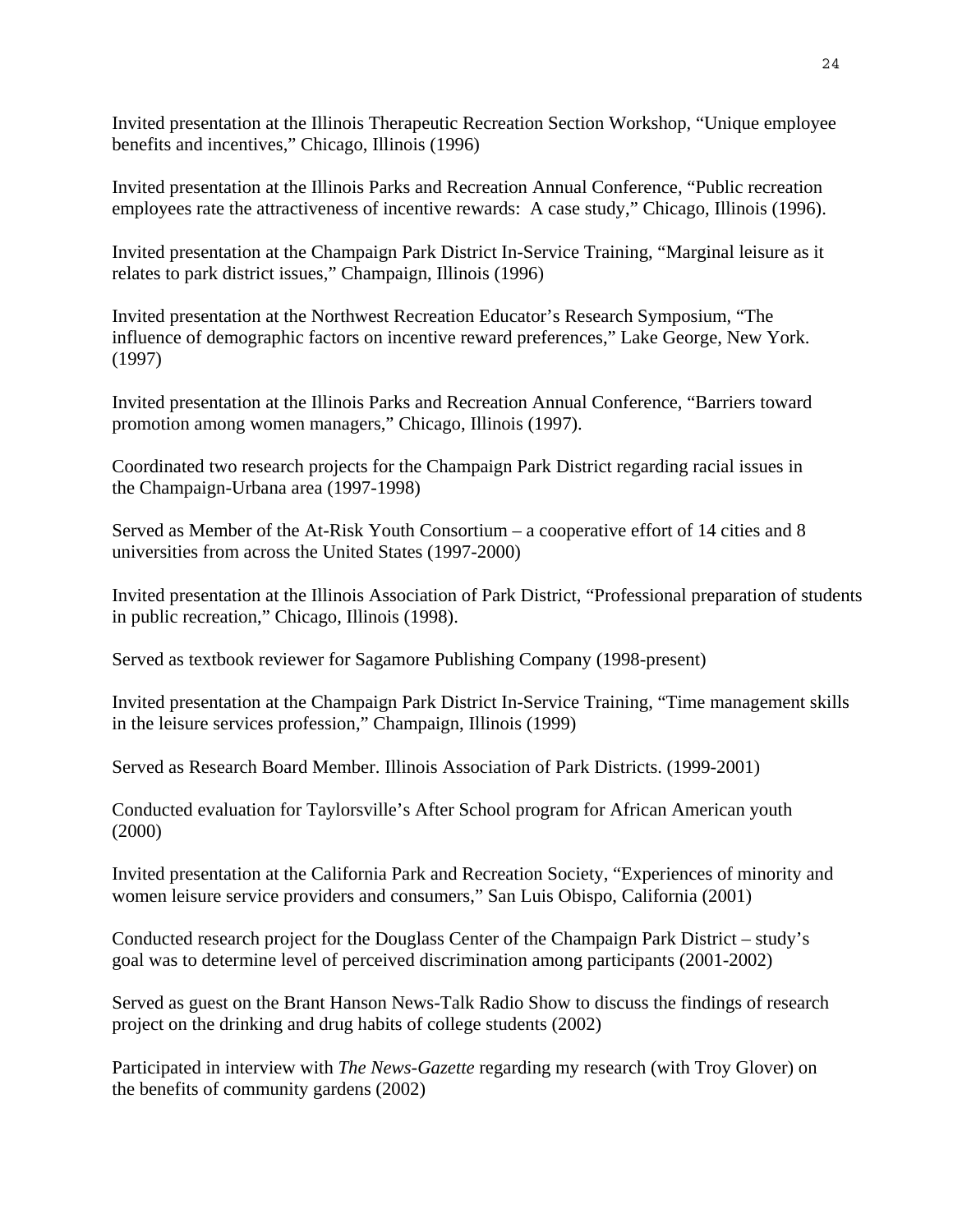Served as focus group participant for the Champaign Park District on the needs of minority community members (2003)

Served as focus group participant for National Park Service – purpose was to encourage minority use of national parks (2004)

Served as an expert witness on court case involving pay discrepancy between male and female executive directors in the State of Oregon. (2005)

Participated in interviewed with *The Chicago Tribune* on feature article regarding the changing make-up of urban parks (2005)

Participated in interview with the *Wall Street Journal* on parks in the Midwest. (2005).

Served as expert panelist for project on the recreational needs of inhabitants of Shams City in Abu Dhabi (2006)

Expert Panel Member, University of Kentucky Recreation Project Outreach Program (2007)

Presenter for Champaign's Public School Forum on "Wellness and Healthy Children" (2007)

Participated in panel discussion with the National Park Service to determine ways of improving physical activity in the nation's National Parks (2008)

Participated in panel discussion with the Champaign Public Schools to decrease screen time and increase physical activity among elementary school children (2008)

Served as facilitator for "Difficult conversations: Park 51, Community Center in New York, Should it be build near 'Ground Zero'" (2010)

Presented via Skype at Breast Cancer Awareness Luncheon in Watseka, IL (2011)

# **Service to Disciplinary and Professional Societies or Associations**

Service to the National Recreation and Park Association (Branch Affiliation is the Society of Park and Recreation Educators (SPRE):

Abstract reviewer for "Psychological/Social Psychological Aspects of Leisure Behavior Session," Society of Park and Recreation Educators, Leisure Research Symposium (1995)

Abstract reviewer for "Management Issues in Leisure Service Organizations Session," Society of Park and Recreation Educators, Leisure Research Symposium (1996)

Moderator for "Constraints to Leisure Session," Society of Park Recreation Educators, Leisure Research Symposium (1997)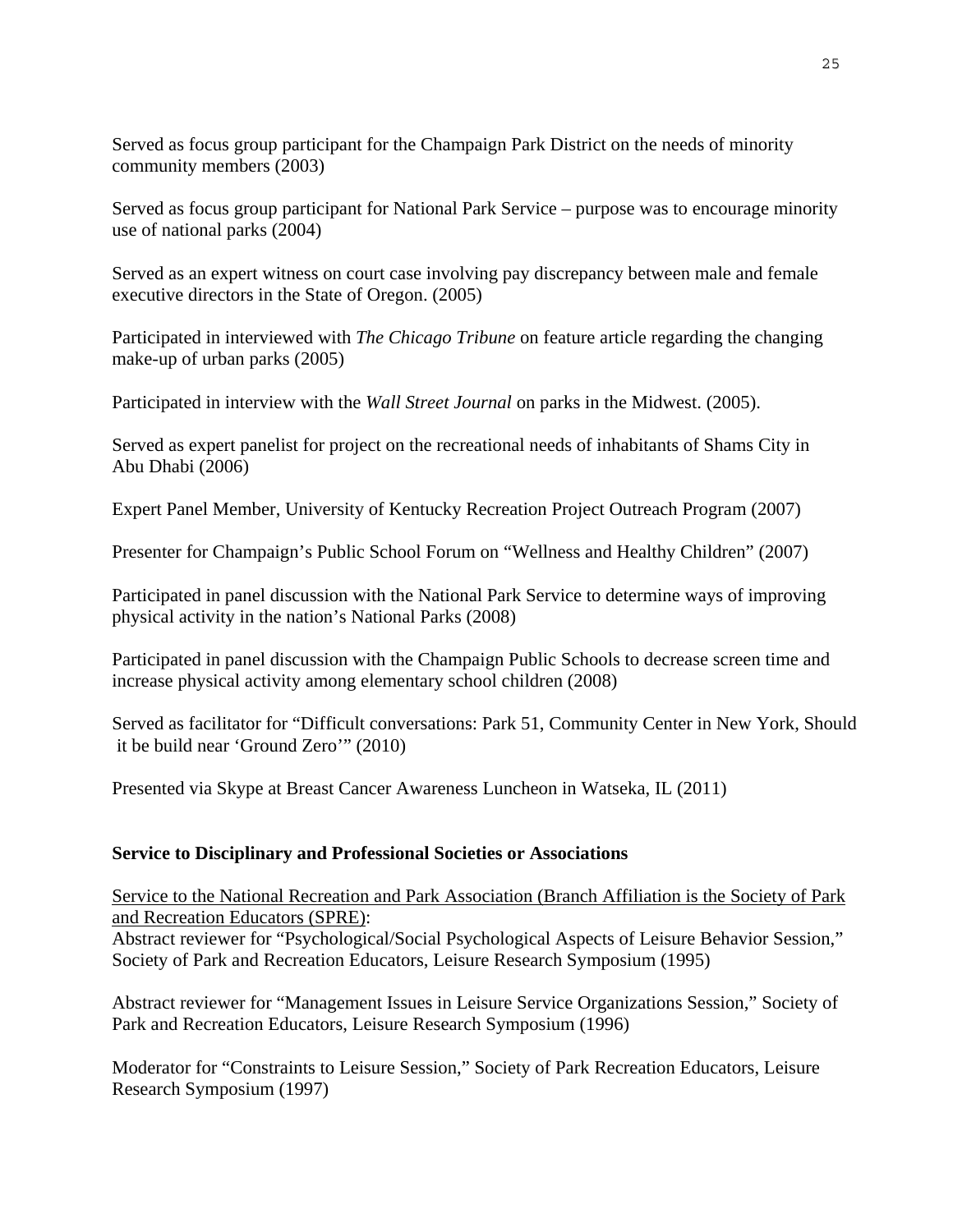Committee Member, SPRE Teaching Excellence Award Committee, (1999-2001)

Review coordinator for "Management of Leisure Services" Society of Park and Recreation Educators, Leisure Research Symposium (2001)

Moderator for the "Volunteer Motives and Satisfactions," Society of Park and Recreation Educators, Leisure Research Symposium (2001)

Abstract reviewer for "Management Issues in Leisure Service Organizations Session," Society of Park and Recreation Educators, Leisure Research Symposium (2001)

Committee Chair, SPRE Teaching Excellence Award Committee, (2001-2002)

Committee Member, SPRE Committee for the Leadership of the Future (2003-present)

Review coordinator for "Social/Psychological Dimensions of Leisure Session" Society of Park and Recreation Educators, Leisure Research Symposium (2003)

Educational presentation titled, "What they didn't teach you in graduate school" at the SPRE Educational Session, National Recreation and Park Congress, St. Louis, Missouri (2003)

Moderator for the, "Race, Ethnicity, and Identity Session," Society of Park and Recreation Educators, Leisure Research Symposium (2003).

Mentor for Future Scholar Recipient, National Recreation and Park Congress, Reno, Nevada (2004)

Educational presentation titled, "Teaching beyond the textbook: Reality 101" at the SPRE Educational Session, National Recreation and Park Congress, Reno, Nevada (2004)

Review coordinator for "Social/Psychological Dimensions of Leisure Session" Society of Park and Recreation Educators, Leisure Research Symposium (2005)

Mentor for Future Scholar Recipient, National Recreation and Park Congress, San Antonio, Texas (2005)

Review coordinator for "Leisure and the Humanities" Society of Park and Recreation Educators, Leisure Research Symposium (2006)

Member of the National Recreation and Park Association Research Strategies Task Force (2006- 2007)

Reviewer, Theodore and Franklin Roosevelt Research Award Selection Committee (2007-2010)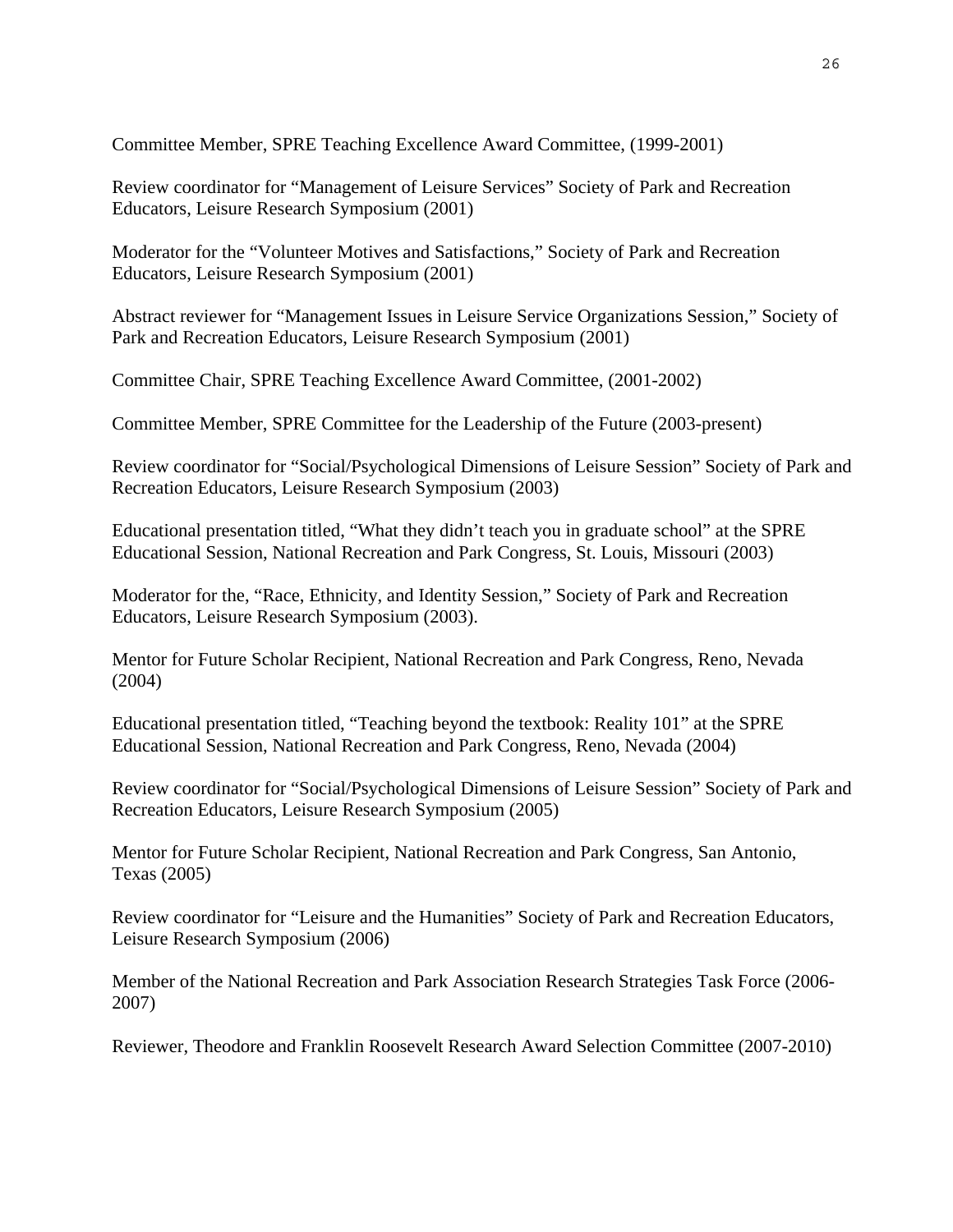Served as a Mentor, Society of Park and Recreation Educators, National Recreation and Park Association (2008) Reviewer, Theodore and Franklin Roosevelt Research Award Selection Committee (2012)

Membership Committee, Academy of Leisure Sciences (2012-2014)

Nominating Committee, Academy of Leisure Sciences (2012-2014)

Editor, *Journal of Leisure Research* (2007-2013).

Roberson, S., Shinew, K., Gomez, A., Fernandez, M., Jackson, L., Scott, D., Floyd, M. (2013). Panel: Engaging new ethnic groups while maintaining historical community identity. Invited panel discussion to be presented at the 2013 NRPA Leisure Research Symposium, Houston, TX.

Reviewer for promotion and tenure:

Reviewer for Promotion and Tenure, University of Utah, Department of Recreation and Leisure Studies (2005)

Reviewer for Promotion and Tenure, Old Dominion University, Department of Exercise Science, Sport, Physical Education, and Recreation (2005)

Reviewer for Promotion and Tenure, Washington State University, Department of Educational Leadership and Counseling Psychology (2005)

Reviewer for Promotion and Tenure, DePaul University, Department of New Learning (2006)

Reviewer for Promotion and Tenure, University of Minnesota, Department of Forest Resources (2007)

Reviewer for Promotion and Tenure, University of Georgia, Department of Counseling and Human Development Services (2008)

Reviewer for Promotion and Tenure, Brock University, Department of Recreation and Leisure Studies (2009)

Reviewer for Promotion and Tenure, Michigan State University, Department of Community, Agriculture, Recreation & Resource Studies (2009)

Reviewer for Promotion and Tenure, Brigham Young University, Department of Recreation Management and youth Leadership (2009)

Reviewer for Promotion and Tenure, Clemson University, Department of Parks, Recreation & Tourism Management (2010)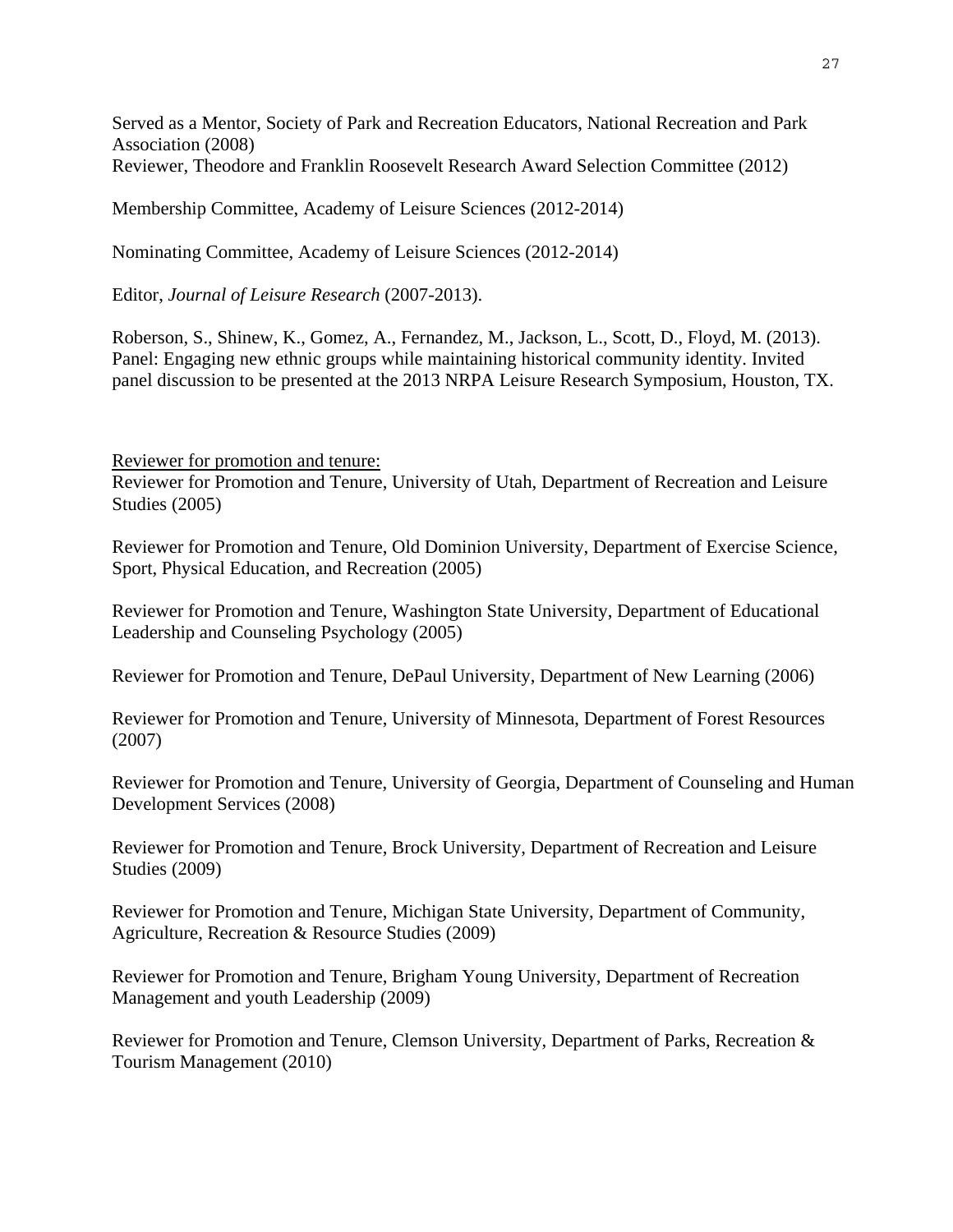Reviewer for Promotion and Tenure, Texas A&M University, Department of Recreation, Park & Tourism Sciences (2010)

Reviewer for Promotion and Tenure, Indiana University, Department of Recreation, Park and Tourism Studies (2010)

Reviewer for Promotion and Tenure, North Carolina State University, Department of Recreation, Park and Tourism Studies (2011)

Reviewer for Promotion and Tenure, University of Alberta, Department of Physical Education and Recreation (2012)

Reviewer for Promotion and Tenure, University of Georgia, College of Education (2013)

Ad hoc Reviewer for the following journals *Leisure Sciences Journal of Park and Recreation Administration Schole Leisure Studies Society and Leisure* 

# **Other**

Book reviewer for the textbook, *Evaluation: Monitoring and managing recreation, park, and sports services* by C. Riddick and R. Russell (1998)

Book reviewer for the proposed textbook*, Professional Recreation and Leisure Services: Toward a better quality of life* by E. Olson (1999)

Coordinator of a one-day workshop titled, "Looking beyond Traditional Models: Racial and Ethnic Issues in Leisure Research," hosted by the Diversity Research Lab in the Department of Recreation, Sport and Tourism, University of Illinois (2004)

Reviewer, USDA Forest Service, Report titled "How Outdoor Recreation Improves Quality of Life." (2009)

Reviewer, Robert Wood Johnson Foundation-Active Living Research. Report titled, "Parks, Playgrounds and Active Living." (2009)

Grant reviewer for Active Living Research of the Robert Wood Johnson Foundation (2010)

Reviewer for USDA Forest Service – Pacific Southwest Research Station – (RECopedia) (2010)

**University/Campus Service**  Departmental Service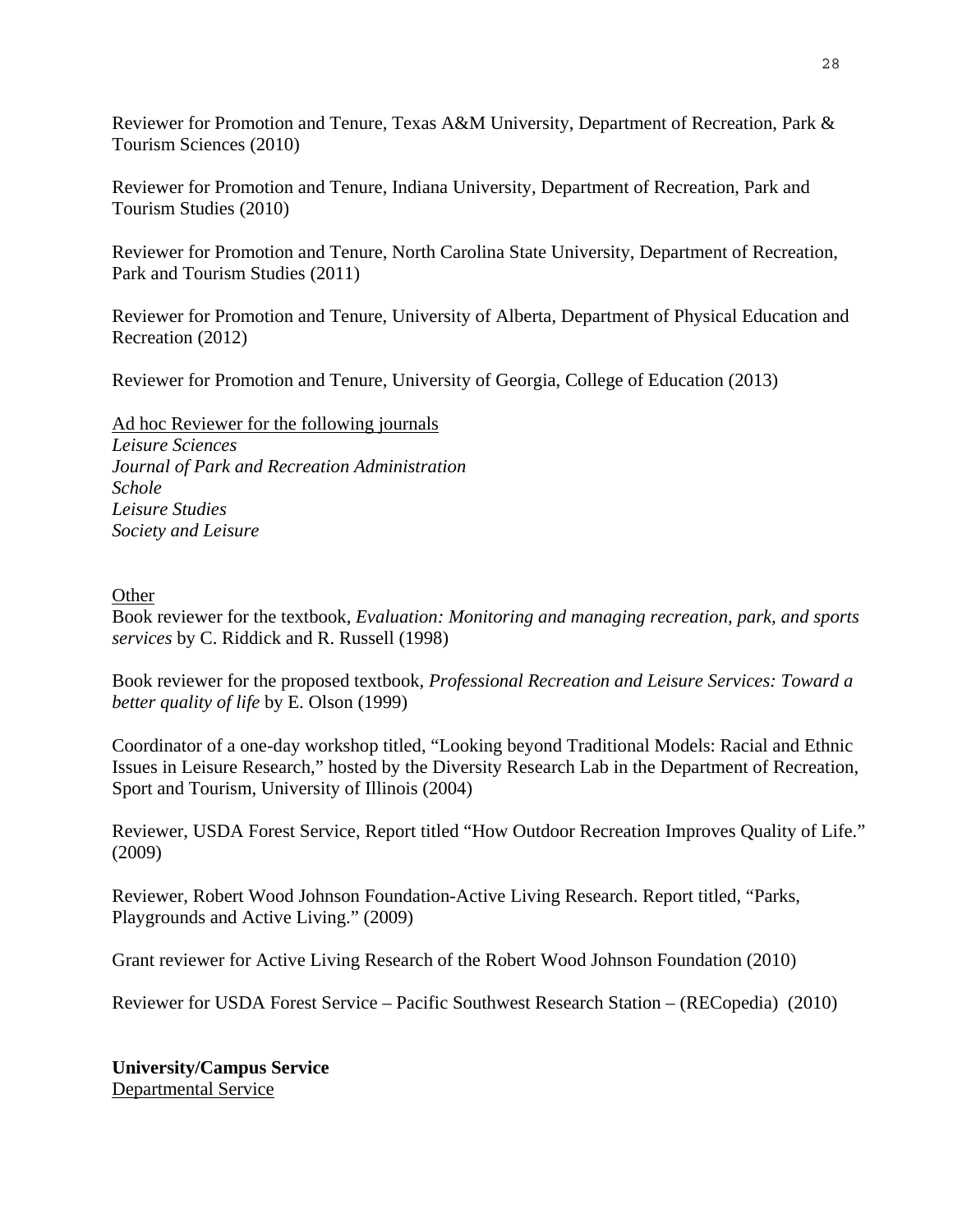Social and Banquet Committee (1993-2000) Instructional Unit Enhancement Committee (1993-1994) Awards Committee (1994-2003; chair 2000-2003) Departmental Search Committees (1994-present; chair in 2003, 2005, 2006, 2008, 2009) Advisory Board (1995-present) Rho Phi Lambda Faculty Advisor (1996-1998) Department Re-accreditation Committee (1998-1999) Director of Undergraduate Studies (1999-2002) Graduate Student Committee (1993-1994; 2003-2005) Promotion and Tenure Committee (1999-present: chair in 2002 and 2004) Affirmative Action and Equal Opportunity Officer (2003-present) Associate Head (2005-present) Undergraduate Student Committee (chair in 2005-present) Graduate Student Committee (chair in 2006-present) Department Head Search Committee (2011-2012) Ad-Hoc Promotion and Tenure Committee (2012) Department Search Committee (chair in 2013)

College Service

Department Head's Five Year Review Committee (1995-1996) Gerontology Minor Coordinating Committee (1995-1996) College of Applied Life Studies Educational Policy Committee (1996-2000) Elections and Credentials Committee (1999-2001) Neer Research Committee (1999-2000) Timothy J. Nugent Professorship Committee (1999-2000) Awards Committee (2001-2005) Dean's Five Year Review Committee (2005-2006) CHAD Senior Faculty Committee (2009-present) Executive Committee (2000-present) Promotion and Tenure (2007-present; chair in 2013) King McCristal Distinguished Scholar Award Committee, (2008-2010) Equal Opportunity and Inclusion Officer – (2010) Dean's Evaluation Committee (2012) "Experience AHS" Committee (2012)

Invited panelist at the Applied Life Studies Teaching Academy Retreat, "The teaching environment at UIUC," Champaign, Illinois, 2005

Invited panelist at the Applied Health Sciences Seminar on "Writing a Research Narrative" – February, 2010

University Service Presenter-UIUC Faculty Retreat, "Individual Differences: Teaching for Active Learning". (1996) Reviewer for the UIUC Campus Research Board (1996-present) Faculty Mentor for CIC Summer Research Opportunities Program (1997) Student Outcomes Assessment Committee (1997-1998)